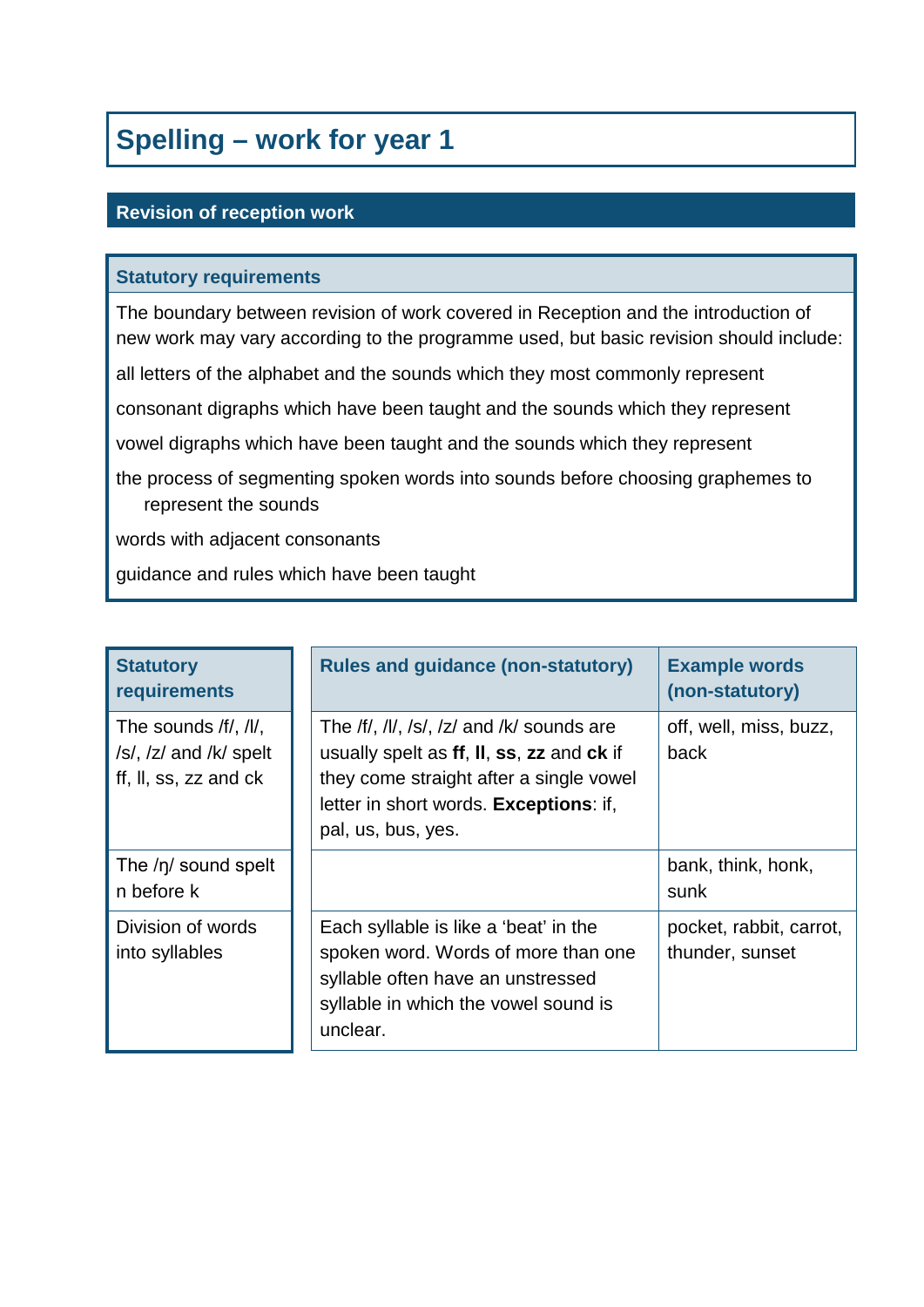| <b>Statutory</b><br>requirements                                                                              | <b>Rules and guidance (non-statutory)</b>                                                                                                                                                                                                                                                                                                                             | <b>Example words</b><br>(non-statutory)                                               |
|---------------------------------------------------------------------------------------------------------------|-----------------------------------------------------------------------------------------------------------------------------------------------------------------------------------------------------------------------------------------------------------------------------------------------------------------------------------------------------------------------|---------------------------------------------------------------------------------------|
| -tch                                                                                                          | The $/t \int$ sound is usually spelt as tch if it<br>comes straight after a single vowel<br>letter. Exceptions: rich, which, much,<br>such.                                                                                                                                                                                                                           | catch, fetch, kitchen,<br>notch, hutch                                                |
| The /v/ sound at the<br>end of words                                                                          | English words hardly ever end with the<br>letter <b>v</b> , so if a word ends with a /v/<br>sound, the letter <b>e</b> usually needs to be<br>added after the 'v'.                                                                                                                                                                                                    | have, live, give                                                                      |
| Adding s and es to<br>words (plural of<br>nouns and the third<br>person singular of<br>verbs)                 | If the ending sounds like /s/ or /z/, it is<br>spelt as $-s$ . If the ending sounds like<br>/Iz/ and forms an extra syllable or 'beat'<br>in the word, it is spelt as $-es$ .                                                                                                                                                                                         | cats, dogs, spends,<br>rocks, thanks,<br>catches                                      |
| Adding the endings<br>$-$ ing, $-$ ed and $-$ er to<br>verbs where no<br>change is needed<br>to the root word | -ing and -er always add an extra<br>syllable to the word and <b>-ed</b> sometimes<br>does.<br>The past tense of some verbs may<br>sound as if it ends in /Id/ (extra<br>syllable), /d/ or /t/ (no extra syllable),<br>but all these endings are spelt -ed.<br>If the verb ends in two consonant letters<br>(the same or different), the ending is<br>simply added on. | hunting, hunted,<br>hunter, buzzing,<br>buzzed, buzzer,<br>jumping, jumped,<br>jumper |
| Adding –er and –est<br>to adjectives where<br>no change is<br>needed to the root<br>word                      | As with verbs (see above), if the<br>adjective ends in two consonant letters<br>(the same or different), the ending is<br>simply added on.                                                                                                                                                                                                                            | grander, grandest,<br>fresher, freshest,<br>quicker, quickest                         |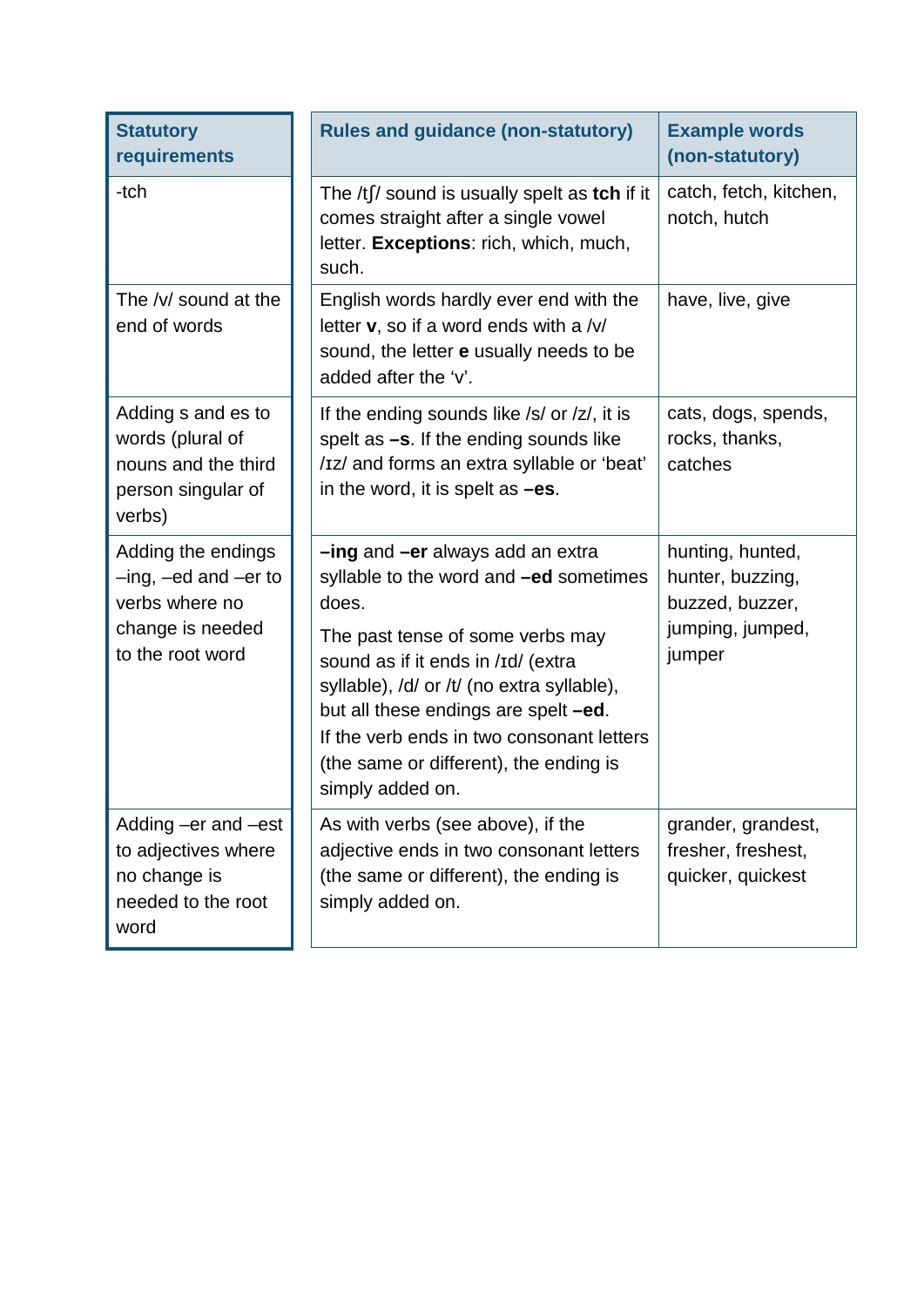## **Vowel digraphs and trigraphs**

Some may already be known, depending on the programmes used in Reception, but some will be new.

| <b>Vowel</b><br>digraphs and<br>trigraphs     | <b>Rules and guidance</b><br>(non-statutory)                                               | <b>Example words</b><br>(non-statutory)                               |
|-----------------------------------------------|--------------------------------------------------------------------------------------------|-----------------------------------------------------------------------|
| ai, oi                                        | The digraphs ai and oi are virtually<br>never used at the end of English<br>words.         | rain, wait, train, paid, afraid<br>oil, join, coin, point, soil       |
| ay, oy                                        | ay and oy are used for those<br>sounds at the end of words and at<br>the end of syllables. | day, play, say, way, stay<br>boy, toy, enjoy, annoy                   |
| $a-e$                                         |                                                                                            | made, came, same, take, safe                                          |
| $e$ - $e$                                     |                                                                                            | these, theme, complete                                                |
| i-e                                           |                                                                                            | five, ride, like, time, side                                          |
| $o$ - $e$                                     |                                                                                            | home, those, woke, hope, hole                                         |
| $u-e$                                         | Both the /u:/ and /ju:/ ('oo' and<br>'yoo') sounds can be spelt as <b>u-e</b> .            | June, rule, rude, use, tube, tune                                     |
| ar                                            |                                                                                            | car, start, park, arm, garden                                         |
| ee                                            |                                                                                            | see, tree, green, meet, week                                          |
| ea $(\overline{\phantom{a}}\hspace{0.1cm}  )$ |                                                                                            | sea, dream, meat, each,<br>read (present tense)                       |
| ea $(\sqrt{\epsilon})$                        |                                                                                            | head, bread, meant, instead,<br>read (past tense)                     |
| er $(13:1)$                                   |                                                                                            | (stressed sound): her, term,<br>verb, person                          |
| er $( a\rangle)$                              |                                                                                            | (unstressed schwa sound):<br>better, under, summer, winter,<br>sister |
| ir                                            |                                                                                            | girl, bird, shirt, first, third                                       |
| ur                                            |                                                                                            | turn, hurt, church, burst,<br>Thursday                                |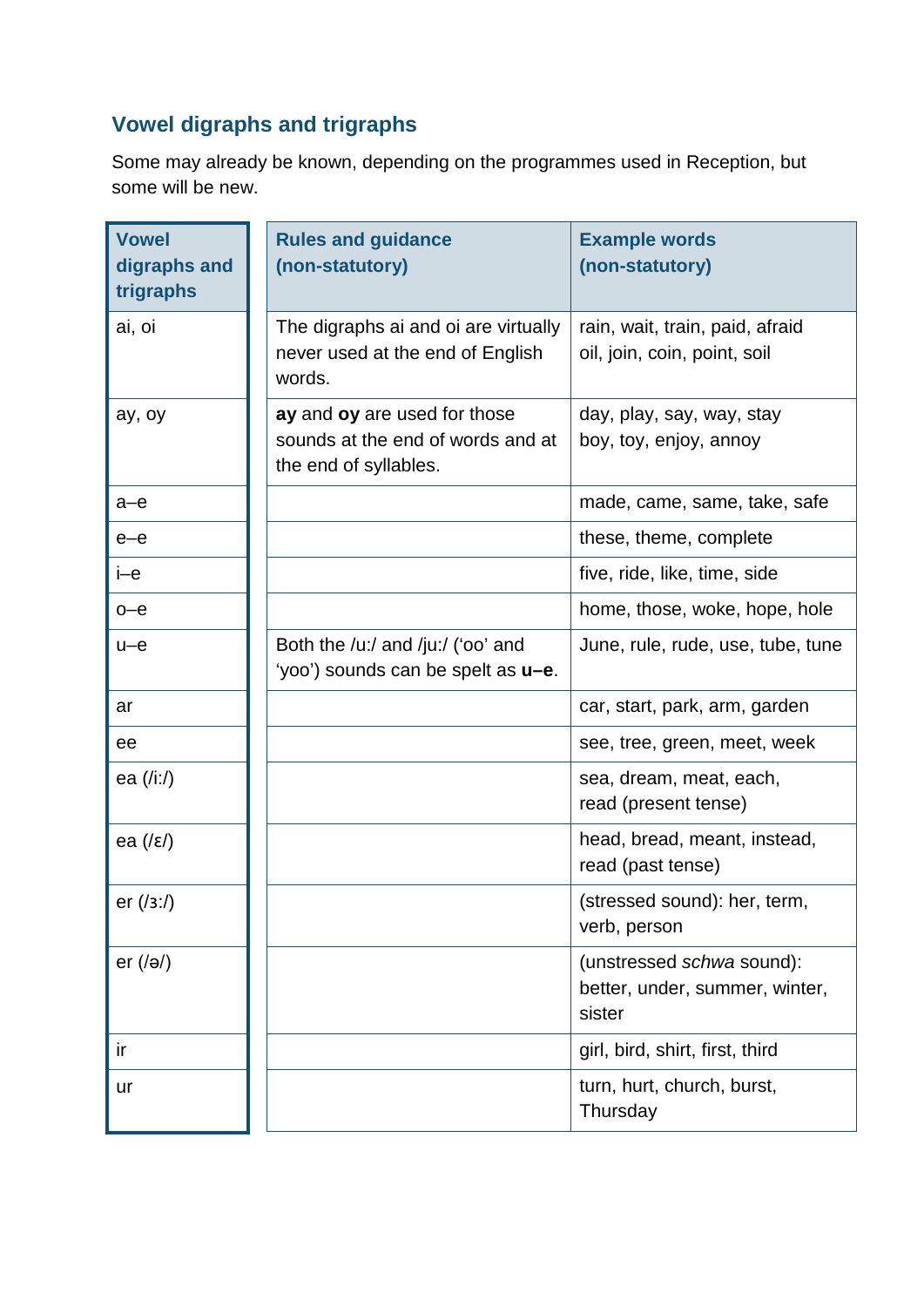| <b>Vowel</b><br>digraphs and<br>trigraphs         | <b>Rules and guidance</b><br>(non-statutory)                                                                                                                                     | <b>Example words</b><br>(non-statutory)                                                                                              |
|---------------------------------------------------|----------------------------------------------------------------------------------------------------------------------------------------------------------------------------------|--------------------------------------------------------------------------------------------------------------------------------------|
| oo (/uː/)                                         | Very few words end with the<br>letters oo, although the few that<br>do are often words that primary<br>children in year 1 will encounter,<br>for example, zoo                    | food, pool, moon, zoo, soon                                                                                                          |
| OO (U)                                            |                                                                                                                                                                                  | book, took, foot, wood, good                                                                                                         |
| oa                                                | The digraph oa is very rare at the<br>end of an English word.                                                                                                                    | boat, coat, road, coach, goal                                                                                                        |
| oe                                                |                                                                                                                                                                                  | toe, goes                                                                                                                            |
| ou                                                | The only common English word<br>ending in ou is you.                                                                                                                             | out, about, mouth, around,<br>sound                                                                                                  |
| ow $(\alpha$<br>ow $(\sqrt{3}U)$<br>ue<br>ew      | Both the /u:/ and /ju:/ ('oo' and<br>'yoo') sounds can be spelt as <b>u-e</b> ,<br>ue and ew. If words end in the<br>lool sound, ue and ew are more<br>common spellings than oo. | now, how, brown, down, town<br>own, blow, snow, grow, show<br>blue, clue, true, rescue, Tuesday<br>new, few, grew, flew, drew, threw |
| ie $(\alpha I)$                                   |                                                                                                                                                                                  | lie, tie, pie, cried, tried, dried                                                                                                   |
| ie $(\overline{\phantom{a}}\hspace{0.1cm}$ (/i:/) |                                                                                                                                                                                  | chief, field, thief                                                                                                                  |
| igh                                               |                                                                                                                                                                                  | high, night, light, bright, right                                                                                                    |
| or                                                |                                                                                                                                                                                  | for, short, born, horse, morning                                                                                                     |
| ore                                               |                                                                                                                                                                                  | more, score, before, wore, shore                                                                                                     |
| aw                                                |                                                                                                                                                                                  | saw, draw, yawn, crawl                                                                                                               |
| au                                                |                                                                                                                                                                                  | author, August, dinosaur,<br>astronaut                                                                                               |
| air                                               |                                                                                                                                                                                  | air, fair, pair, hair, chair                                                                                                         |
| ear                                               |                                                                                                                                                                                  | dear, hear, beard, near, year                                                                                                        |
| ear $(\sqrt{\epsilon}a)$                          |                                                                                                                                                                                  | bear, pear, wear                                                                                                                     |
| are $(\sqrt{\epsilon} \Theta)$                    |                                                                                                                                                                                  | bare, dare, care, share, scared                                                                                                      |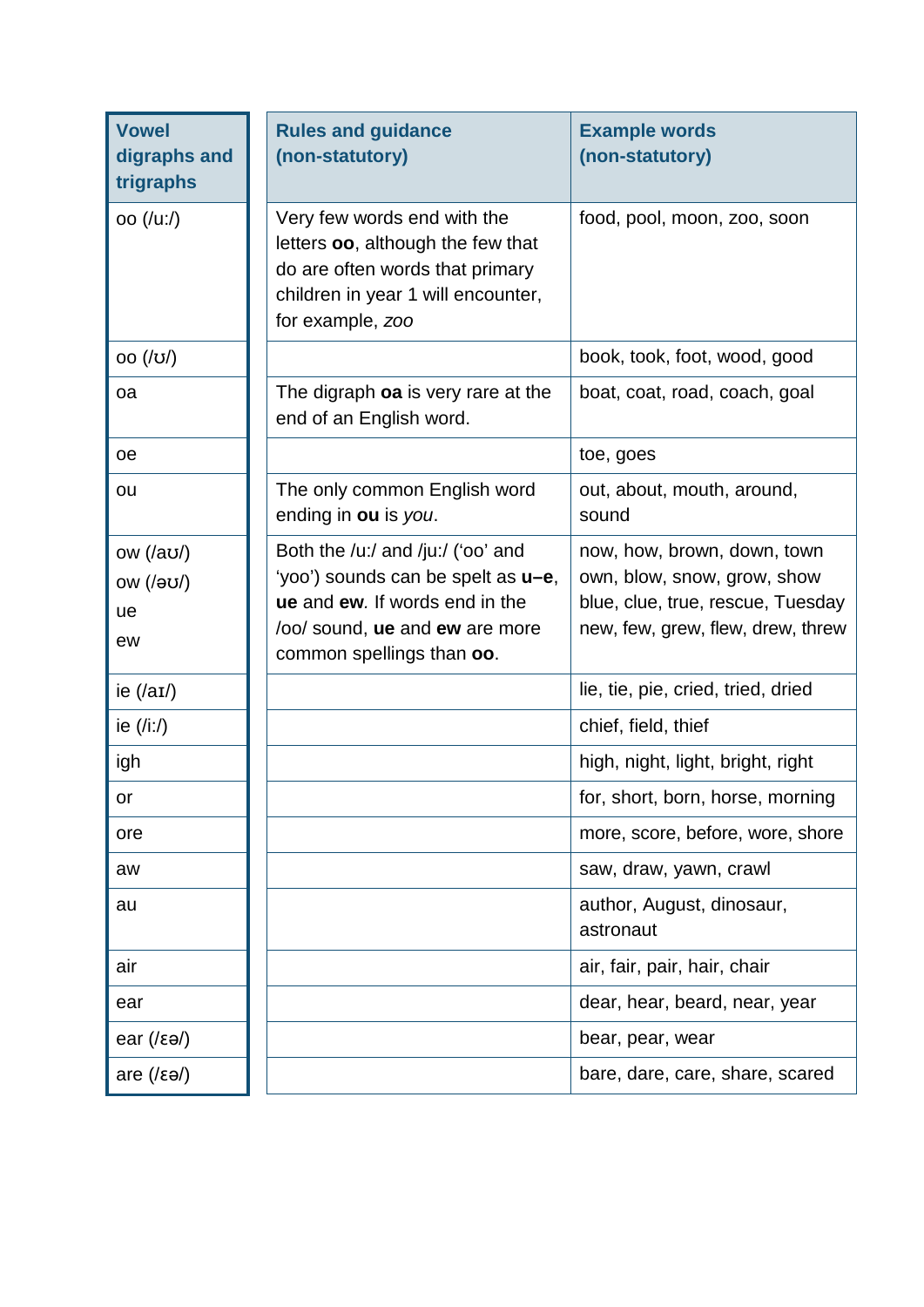| <b>Statutory</b><br>requirements                                | <b>Rules and guidance</b><br>(non-statutory)                                                                                                          | <b>Example words (non-statutory)</b>                                                                                                                                                                                                                                                                            |
|-----------------------------------------------------------------|-------------------------------------------------------------------------------------------------------------------------------------------------------|-----------------------------------------------------------------------------------------------------------------------------------------------------------------------------------------------------------------------------------------------------------------------------------------------------------------|
| Words ending -y<br>$(\frac{i!}{\sigma})$ or $\frac{i!}{\sigma}$ |                                                                                                                                                       | very, happy, funny, party, family                                                                                                                                                                                                                                                                               |
| New consonant<br>spellings ph and<br>wh                         | The /f/ sound is not usually<br>spelt as ph in short<br>everyday words (e.g. fat,<br>fill, fun).                                                      | dolphin, alphabet, phonics, elephant<br>when, where, which, wheel, while                                                                                                                                                                                                                                        |
| Using k for the /k/<br>sound                                    | The $/k/$ sound is spelt as $k$<br>rather than as c before e, i<br>and y.                                                                             | Kent, sketch, kit, skin, frisky                                                                                                                                                                                                                                                                                 |
| Adding the prefix<br>$-un$                                      | The prefix $un-$ is added to<br>the beginning of a word<br>without any change to the<br>spelling of the root word.                                    | unhappy, undo, unload, unfair,<br>unlock                                                                                                                                                                                                                                                                        |
| Compound<br>words                                               | Compound words are two<br>words joined together.<br>Each part of the longer<br>word is spelt as it would be<br>if it were on its own.                 | football, playground, farmyard,<br>bedroom, blackberry                                                                                                                                                                                                                                                          |
| Common<br>exception words                                       | Pupils' attention should be<br>drawn to the grapheme-<br>phoneme<br>correspondences that do<br>and do not fit in with what<br>has been taught so far. | the, a, do, to, today, of, said, says,<br>are, were, was, is, his, has, I, you,<br>your, they, be, he, me, she, we, no,<br>go, so, by, my, here, there, where,<br>love, come, some, one, once, ask,<br>friend, school, put, push, pull, full,<br>house, our - and/or others,<br>according to the programme used |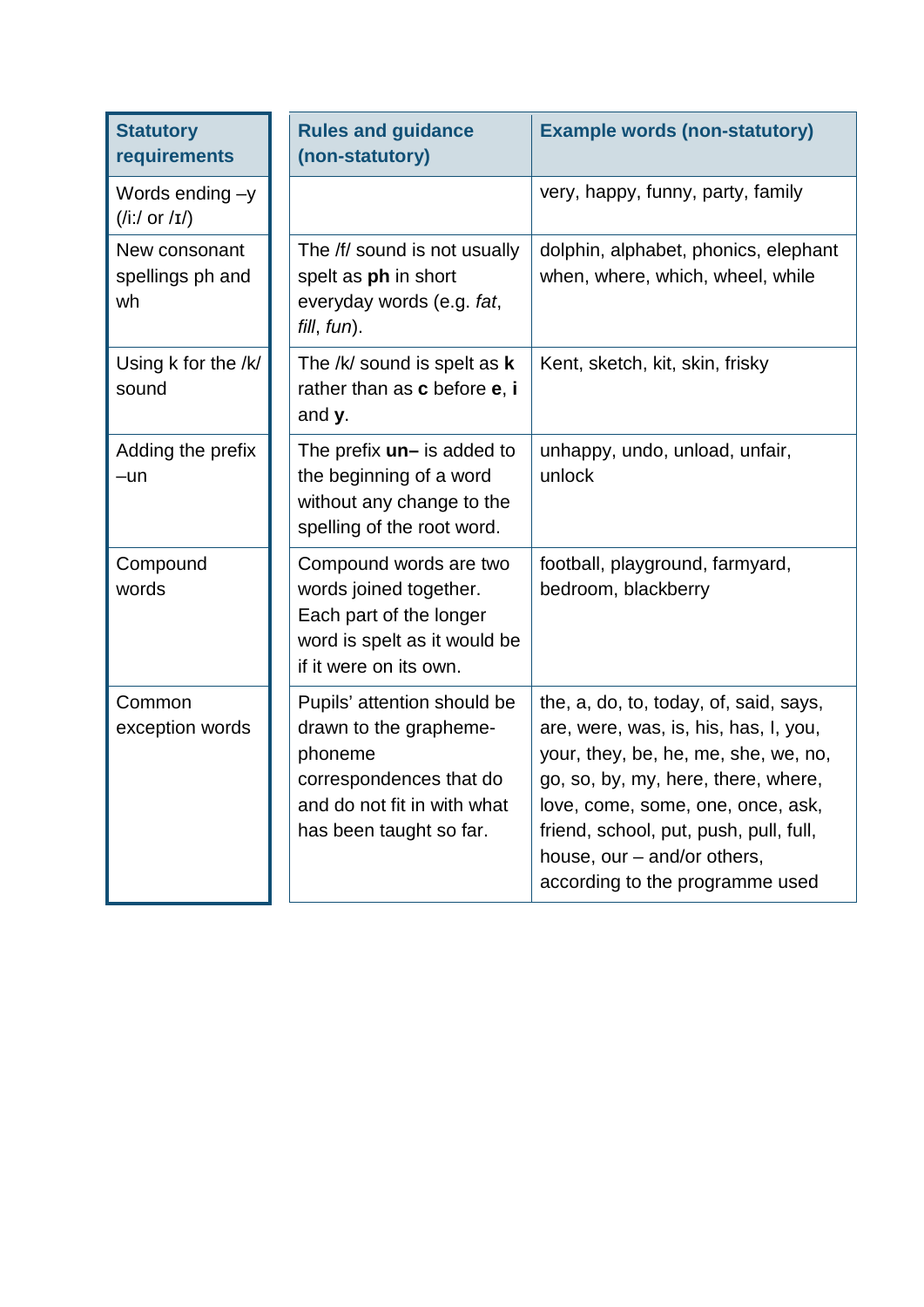## **Spelling – work for year 2**

#### **Revision of work from year 1**

As words with new GPCs are introduced, many previously-taught GPCs can be revised at the same time as these words will usually contain them.

## **New work for year 2**

| <b>Statutory</b><br>requirements                                                                                                     | <b>Rules and guidance</b><br>(non-statutory)                                                                                                                                                                                                                                                                                                                                                                                                                                                                                                                                                                                                                                      | <b>Example words</b><br>(non-statutory)                                                                                                                            |
|--------------------------------------------------------------------------------------------------------------------------------------|-----------------------------------------------------------------------------------------------------------------------------------------------------------------------------------------------------------------------------------------------------------------------------------------------------------------------------------------------------------------------------------------------------------------------------------------------------------------------------------------------------------------------------------------------------------------------------------------------------------------------------------------------------------------------------------|--------------------------------------------------------------------------------------------------------------------------------------------------------------------|
| The /dʒ/ sound spelt<br>as ge and dge at the<br>end of words, and<br>sometimes spelt as g<br>elsewhere in words<br>before e, i and y | The letter j is never used for the $\frac{dy}{dx}$<br>sound at the end of English words.<br>At the end of a word, the $\frac{dy}{dy}$ sound<br>is spelt $-\text{dge}$ straight after the /æ/,<br>$\frac{\xi}{\xi}$ , $\frac{1}{\xi}$ , $\frac{\xi}{\eta}$ , $\frac{\xi}{\eta}$ , $\frac{\xi}{\eta}$ and $\frac{\xi}{\eta}$ sounds<br>(sometimes called 'short' vowels).<br>After all other sounds, whether<br>vowels or consonants, the /dʒ/ sound<br>is spelt as $-g\mathbf{e}$ at the end of a word.<br>In other positions in words, the /d3/<br>sound is often (but not always) spelt<br>as g before e, i, and y. The /d3/<br>sound is always spelt as j before a, o<br>and u. | badge, edge, bridge,<br>dodge, fudge<br>age, huge, change,<br>charge, bulge, village<br>gem, giant, magic,<br>giraffe, energy<br>jacket, jar, jog, join,<br>adjust |
| The /s/ sound spelt c<br>before e, i and y                                                                                           |                                                                                                                                                                                                                                                                                                                                                                                                                                                                                                                                                                                                                                                                                   | race, ice, cell, city,<br>fancy                                                                                                                                    |
| The /n/ sound spelt<br>kn and (less often) gn<br>at the beginning of<br>words                                                        | The 'k' and 'g' at the beginning of<br>these words was sounded hundreds<br>of years ago.                                                                                                                                                                                                                                                                                                                                                                                                                                                                                                                                                                                          | knock, know, knee,<br>gnat, gnaw                                                                                                                                   |
| The /r/ sound spelt wr<br>at the beginning of<br>words                                                                               | This spelling probably also reflects<br>an old pronunciation.                                                                                                                                                                                                                                                                                                                                                                                                                                                                                                                                                                                                                     | write, written, wrote,<br>wrong, wrap                                                                                                                              |
| The /l/ or /əl/ sound<br>spelt - le at the end of<br>words                                                                           | The -le spelling is the most common<br>spelling for this sound at the end of<br>words.                                                                                                                                                                                                                                                                                                                                                                                                                                                                                                                                                                                            | table, apple, bottle,<br>little, middle                                                                                                                            |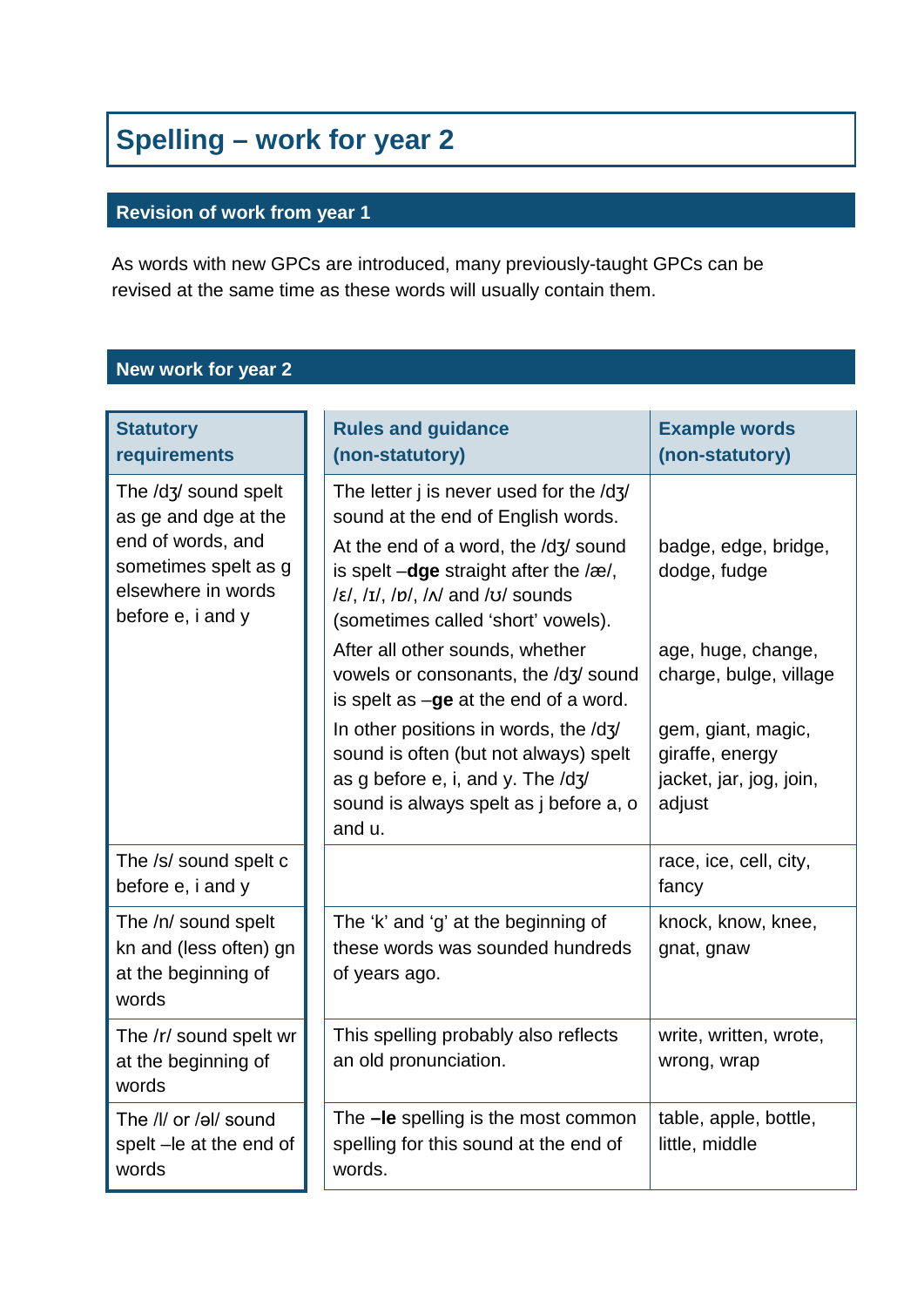| <b>Statutory</b><br>requirements                                                                                                                  | <b>Rules and guidance</b><br>(non-statutory)                                                                                                                                                                                                         | <b>Example words</b><br>(non-statutory)                                                                             |
|---------------------------------------------------------------------------------------------------------------------------------------------------|------------------------------------------------------------------------------------------------------------------------------------------------------------------------------------------------------------------------------------------------------|---------------------------------------------------------------------------------------------------------------------|
| The /l/ or /əl/ sound<br>spelt -el at the end of<br>words                                                                                         | The -el spelling is much less<br>common than -le.<br>The $-eI$ spelling is used after $m$ , $n$ ,<br>r, s, v, w and more often than not<br>after s.                                                                                                  | camel, tunnel, squirrel,<br>travel, towel, tinsel                                                                   |
| The /l/ or /əl/ sound<br>spelt-al at the end of<br>words                                                                                          | Not many nouns end in -al, but<br>many adjectives do.                                                                                                                                                                                                | metal, pedal, capital,<br>hospital, animal                                                                          |
| Words ending -il                                                                                                                                  | There are not many of these words.                                                                                                                                                                                                                   | pencil, fossil, nostril                                                                                             |
| The /aɪ/ sound spelt<br>$-y$ at the end of<br>words                                                                                               | This is by far the most common<br>spelling for this sound at the end of<br>words.                                                                                                                                                                    | cry, fly, dry, try, reply,<br>July                                                                                  |
| Adding -es to nouns<br>and verbs ending in<br>$-y$                                                                                                | The $y$ is changed to $i$ before $-es$ is<br>added.                                                                                                                                                                                                  | flies, tries, replies,<br>copies, babies, carries                                                                   |
| Adding –ed, –ing, –er<br>and -est to a root<br>word ending in $-y$<br>with a consonant<br>before it                                               | The <b>y</b> is changed to <b>i</b> before $-\text{ed}$ , $-\text{er}$<br>and -est are added, but not before -<br>ing as this would result in ii. The<br>only ordinary words with ii are skiing<br>and taxiing.                                      | copied, copier,<br>happier, happiest,<br>cried, replied<br>but copying, crying,<br>replying                         |
| Adding the endings -<br>ing, $-ed$ , $-er$ , $-est$<br>and $-y$ to words<br>ending in $-e$ with a<br>consonant before it                          | The $-e$ at the end of the root word is<br>dropped before $-$ ing, $-e$ d, $-e$ r,<br>-est, -y or any other suffix beginning<br>with a vowel letter is added.<br>Exception: being.                                                                   | hiking, hiked, hiker,<br>nicer, nicest, shiny                                                                       |
| Adding -ing, -ed,<br>$-er$ , $-est$ and $-y$ to<br>words of one syllable<br>ending in a single<br>consonant letter after<br>a single vowel letter | The last consonant letter of the root<br>word is doubled to keep the $\alpha$ , $\alpha$ ,<br>$/1/$ , $/1/$ and $/$ sound (i.e. to keep the<br>vowel 'short').<br><b>Exception:</b> The letter 'x' is never<br>doubled: mixing, mixed, boxer, sixes. | patting, patted,<br>humming, hummed,<br>dropping, dropped,<br>sadder, saddest,<br>fatter, fattest, runner,<br>runny |
| The /ɔː/ sound spelt a<br>before I and II                                                                                                         | The /b:/ sound ('or') is usually spelt<br>as a before I and II.                                                                                                                                                                                      | all, ball, call, walk, talk,<br>always                                                                              |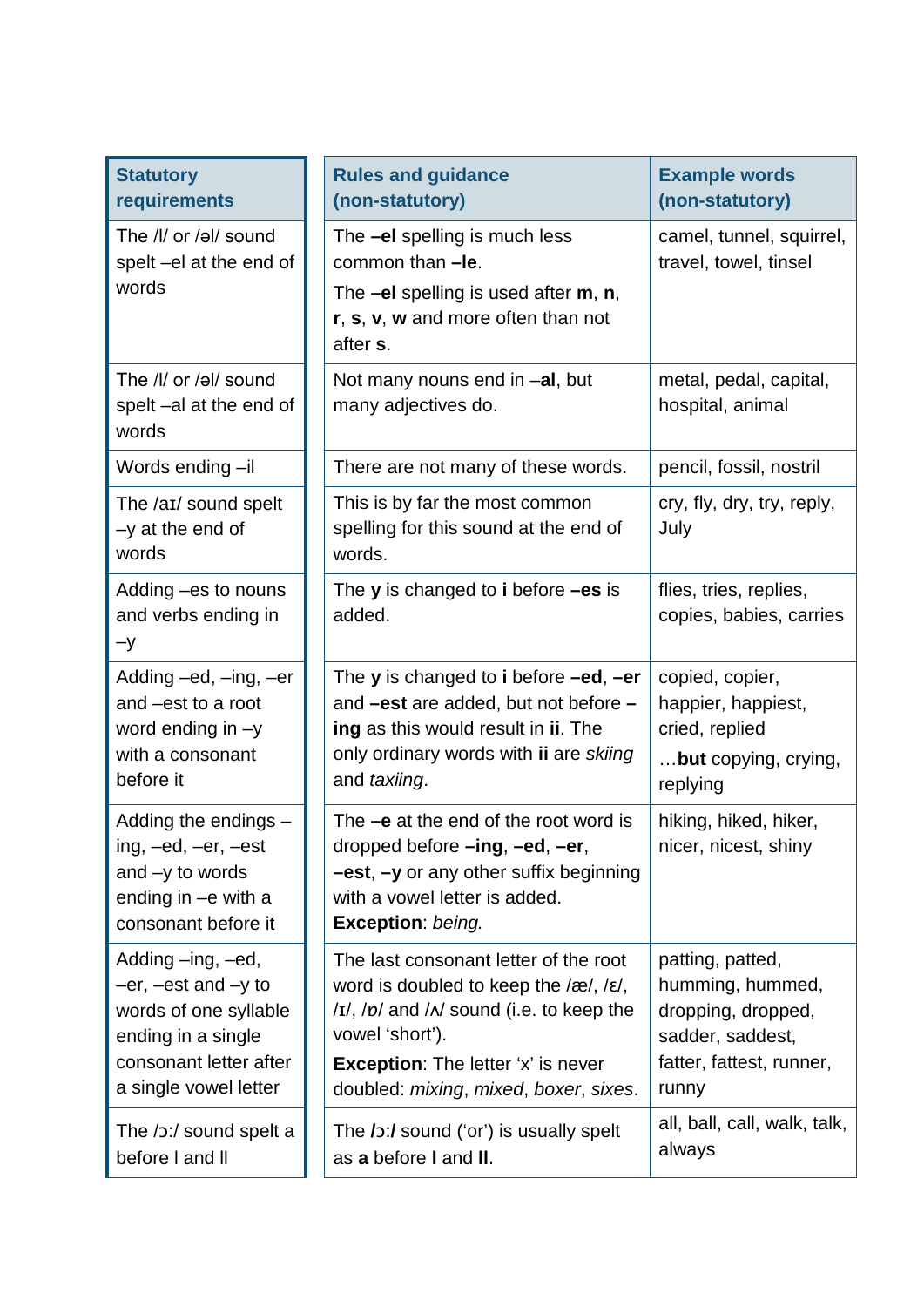| <b>Statutory</b>       | <b>Rules and guidance</b> | <b>Example words</b>                       |
|------------------------|---------------------------|--------------------------------------------|
| requirements           | (non-statutory)           | (non-statutory)                            |
| The $/N$ sound spelt o |                           | other, mother, brother,<br>nothing, Monday |

| <b>Statutory</b><br>requirements                       | <b>Rules and guidance</b><br>(non-statutory)                                                                                                                                                                                                                                            | <b>Example words</b><br>(non-statutory)                                                  |
|--------------------------------------------------------|-----------------------------------------------------------------------------------------------------------------------------------------------------------------------------------------------------------------------------------------------------------------------------------------|------------------------------------------------------------------------------------------|
| The /i:/ sound spelt<br>$-ey$                          | The plural of these words is formed<br>by the addition of -s (donkeys,<br>monkeys, etc.).                                                                                                                                                                                               | key, donkey, monkey,<br>chimney, valley                                                  |
| The /p/ sound spelt a<br>after w and qu                | a is the most common spelling for<br>the / <i>p</i> / ('hot') sound after w and qu.                                                                                                                                                                                                     | want, watch, wander,<br>quantity, squash                                                 |
| The /3:/ sound spelt<br>or after w                     | There are not many of these words.                                                                                                                                                                                                                                                      | word, work, worm,<br>world, worth                                                        |
| The /ɔː/ sound spelt<br>ar after w                     | There are not many of these words.                                                                                                                                                                                                                                                      | war, warm, towards                                                                       |
| The $\frac{1}{3}$ sound spelt s                        |                                                                                                                                                                                                                                                                                         | television, treasure,<br>usual                                                           |
| The suffixes -ment,<br>-ness, -ful, -less<br>and $-ly$ | If a suffix starts with a consonant<br>letter, it is added straight on to most<br>root words without any change to the<br>last letter of those words.                                                                                                                                   | enjoyment, sadness,<br>careful, playful,<br>hopeless, plainness<br>(plain + ness), badly |
|                                                        | <b>Exceptions:</b>                                                                                                                                                                                                                                                                      |                                                                                          |
|                                                        | (1) argument<br>(2) root words ending in $-y$ with a<br>consonant before it but only if the<br>root word has more than one<br>syllable.                                                                                                                                                 | merriment, happiness,<br>plentiful, penniless,<br>happily                                |
| Contractions                                           | In contractions, the apostrophe<br>shows where a letter or letters would<br>be if the words were written in full<br>(e.g. $can't - cannot$ ).<br>It's means it is (e.g. It's raining) or<br>sometimes it has (e.g. It's been<br>raining), but it's is never used for the<br>possessive. | can't, didn't, hasn't,<br>couldn't, it's, I'll                                           |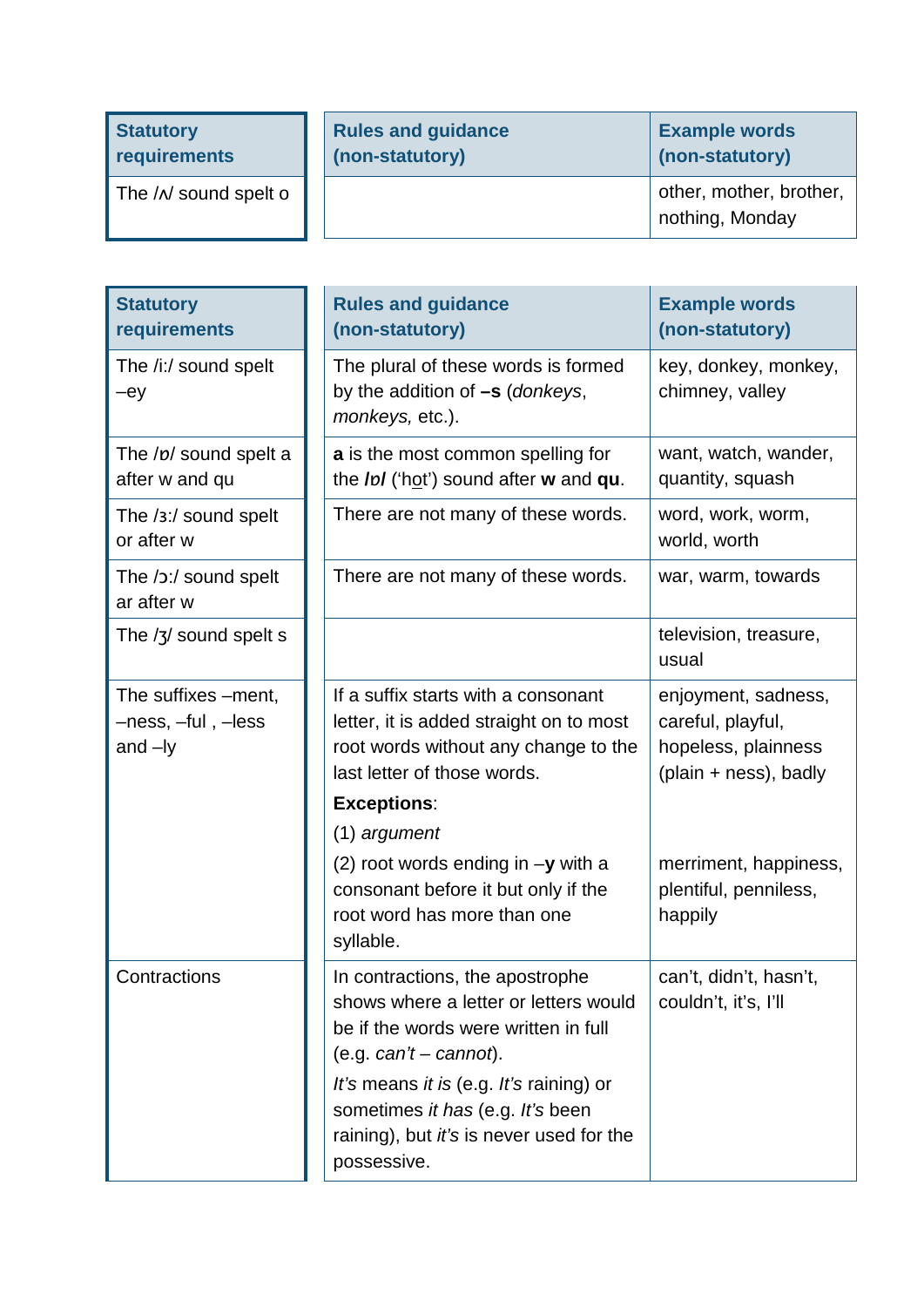| <b>Statutory</b><br>requirements                 | <b>Rules and guidance</b><br>(non-statutory)                                                                                                                                                                                                                                                           | <b>Example words</b><br>(non-statutory)                                                                                                                                                                                                                                                                                                                                                                                                                                                                                                                                                        |
|--------------------------------------------------|--------------------------------------------------------------------------------------------------------------------------------------------------------------------------------------------------------------------------------------------------------------------------------------------------------|------------------------------------------------------------------------------------------------------------------------------------------------------------------------------------------------------------------------------------------------------------------------------------------------------------------------------------------------------------------------------------------------------------------------------------------------------------------------------------------------------------------------------------------------------------------------------------------------|
| The possessive<br>apostrophe (singular<br>nouns) |                                                                                                                                                                                                                                                                                                        | Megan's, Ravi's, the<br>girl's, the child's, the<br>man's                                                                                                                                                                                                                                                                                                                                                                                                                                                                                                                                      |
| Words ending in -tion                            |                                                                                                                                                                                                                                                                                                        | station, fiction, motion,<br>national, section                                                                                                                                                                                                                                                                                                                                                                                                                                                                                                                                                 |
| <b>Statutory</b><br>requirements                 | <b>Rules and guidance</b><br>(non-statutory)                                                                                                                                                                                                                                                           | <b>Example words</b><br>(non-statutory)                                                                                                                                                                                                                                                                                                                                                                                                                                                                                                                                                        |
| Homophones and<br>near-homophones                | It is important to know the difference<br>in meaning between homophones.                                                                                                                                                                                                                               | there/their/they're,<br>here/hear, quite/quiet,<br>see/sea, bare/bear,<br>one/won, sun/son,<br>to/too/two, be/bee,<br>blue/blew, night/knight                                                                                                                                                                                                                                                                                                                                                                                                                                                  |
| Common exception<br>words                        | Some words are exceptions in some<br>accents but not in others $-$ e.g. past,<br>last, fast, path and bath are not<br>exceptions in accents where the a in<br>these words is pronounced /æ/, as in<br>cat.<br>Great, break and steak are the only<br>common words where the /eɪ/ sound<br>is spelt ea. | door, floor, poor,<br>because, find, kind,<br>mind, behind, child,<br>children*, wild, climb,<br>most, only, both, old,<br>cold, gold, hold, told,<br>every, everybody,<br>even, great, break,<br>steak, pretty, beautiful,<br>after, fast, last, past,<br>father, class, grass,<br>pass, plant, path, bath,<br>hour, move, prove,<br>improve, sure, sugar,<br>eye, could, should,<br>would, who, whole,<br>any, many, clothes,<br>busy, people, water,<br>again, half, money,<br>Mr, Mrs, parents,<br>Christmas - and/or<br>others according to<br>programme used.<br>Note: 'children' is not |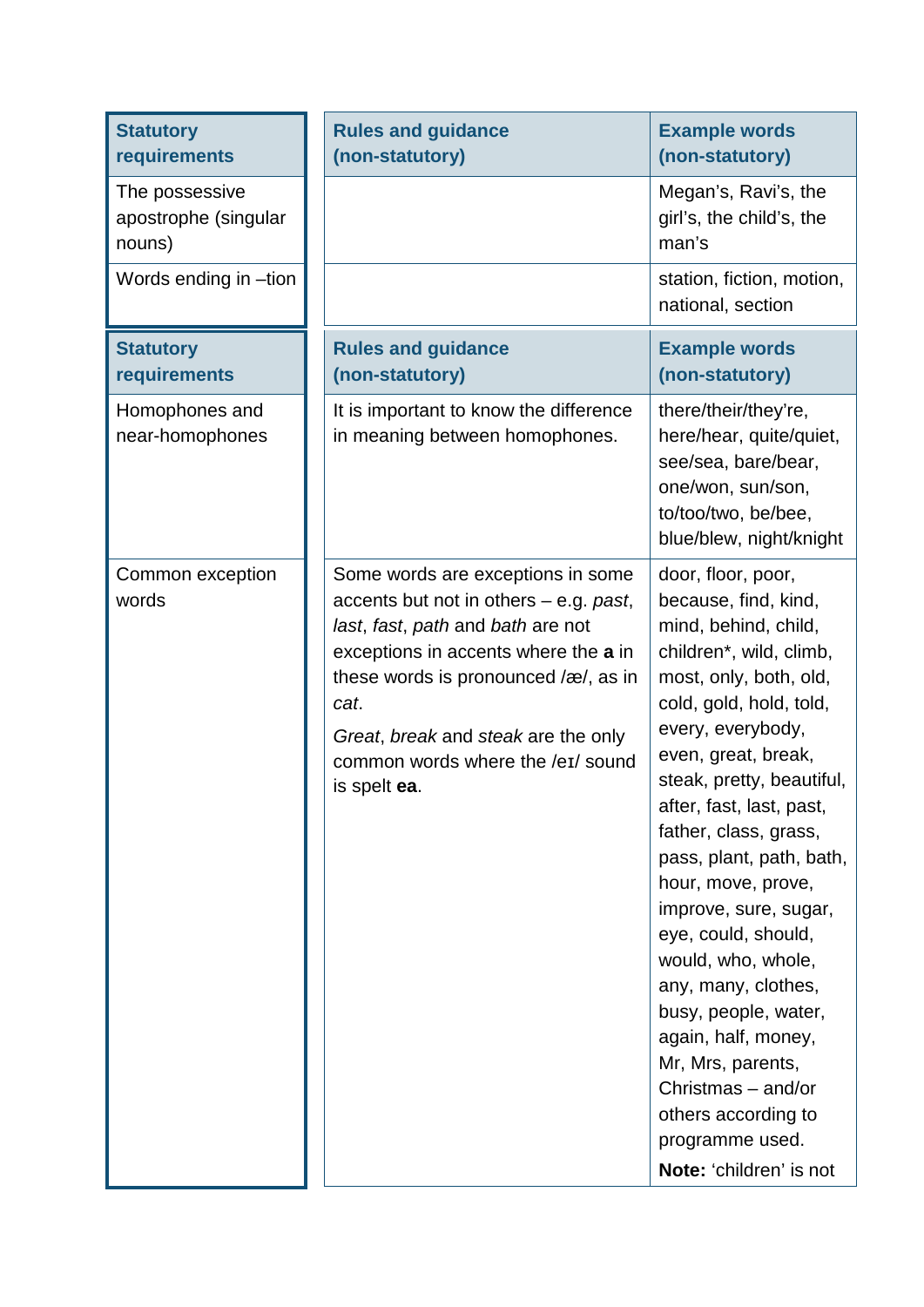| <b>Statutory</b><br>requirements | <b>Rules and guidance</b><br>(non-statutory) | <b>Example words</b><br>(non-statutory) |
|----------------------------------|----------------------------------------------|-----------------------------------------|
|                                  |                                              | an exception to what                    |
|                                  |                                              | has been taught so far                  |
|                                  |                                              | but is included                         |
|                                  |                                              | because of its                          |
|                                  |                                              | relationship with                       |
|                                  |                                              | 'child'.                                |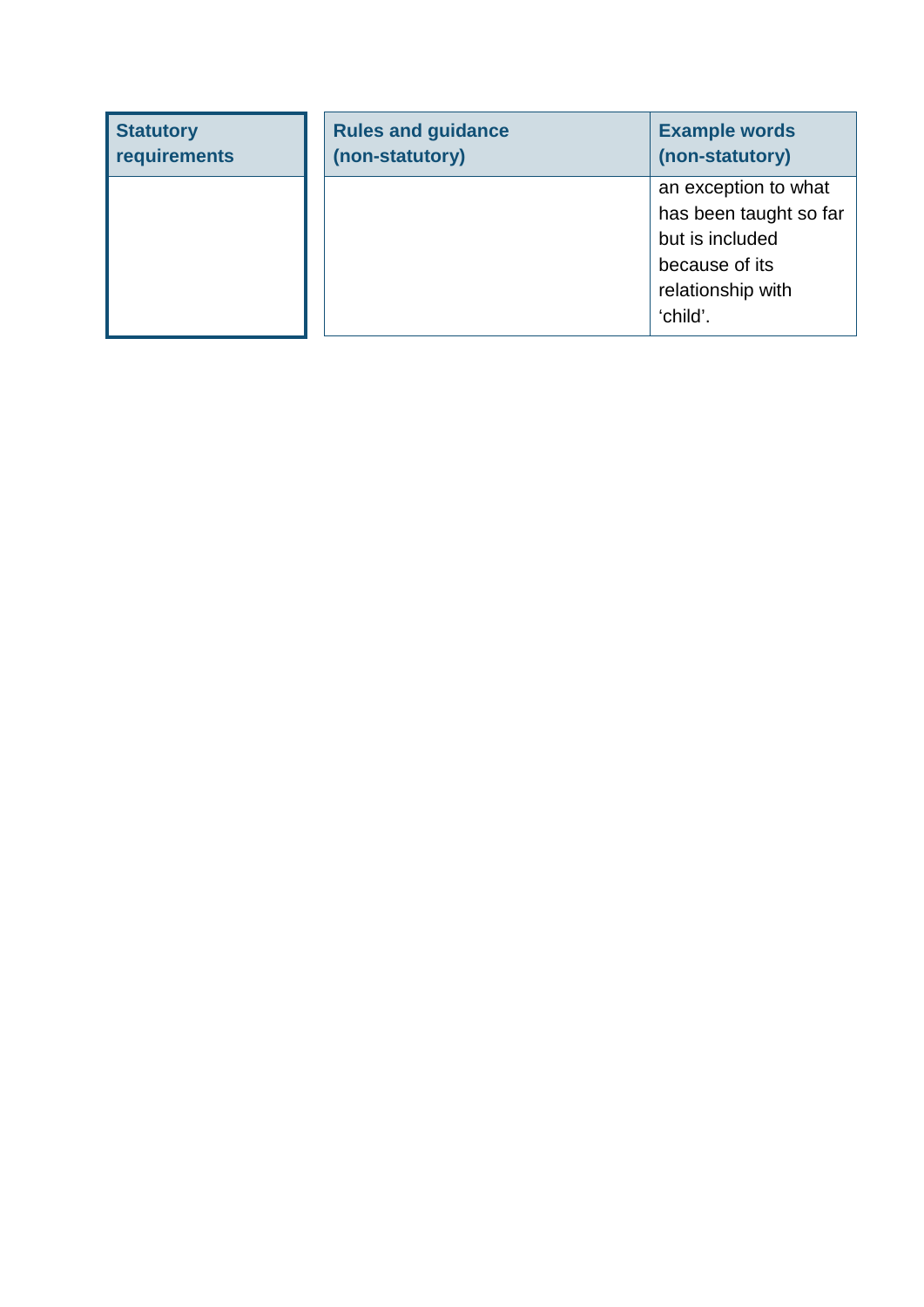# **Spelling – work for years 3 and 4**

## **Revision of work from years 1 and 2**

Pay special attention to the rules for adding suffixes.

## **New work for years 3 and 4**

| <b>Statutory</b><br>requirements                                                            | <b>Rules and guidance</b><br>(non-statutory)                                                                                                                                                                                                                    | <b>Example words</b><br>(non-statutory)                                                             |
|---------------------------------------------------------------------------------------------|-----------------------------------------------------------------------------------------------------------------------------------------------------------------------------------------------------------------------------------------------------------------|-----------------------------------------------------------------------------------------------------|
| Adding suffixes<br>beginning with vowel<br>letters to words of<br>more than one<br>syllable | If the last syllable of a word is<br>stressed and ends with one<br>consonant letter which has just one<br>vowel letter before it, the final<br>consonant letter is doubled before<br>any ending beginning with a vowel<br>letter is added. The consonant letter | forgetting, forgotten,<br>beginning, beginner,<br>prefer, preferred<br>gardening, gardener,         |
|                                                                                             | is not doubled if the syllable is<br>unstressed.                                                                                                                                                                                                                | limiting, limited,<br>limitation                                                                    |
| The /I/ sound spelt y<br>elsewhere than at the<br>end of words                              | These words should be learnt as<br>needed.                                                                                                                                                                                                                      | myth, gym, Egypt,<br>pyramid, mystery                                                               |
| The / N sound spelt<br>ou                                                                   | These words should be learnt as<br>needed.                                                                                                                                                                                                                      | young, touch, double,<br>trouble, country                                                           |
| More prefixes                                                                               | Most prefixes are added to the<br>beginning of root words without any<br>changes in spelling, but see in-<br>below.                                                                                                                                             |                                                                                                     |
|                                                                                             | Like un-, the prefixes dis- and mis-<br>have negative meanings.                                                                                                                                                                                                 | $dis-$ : disappoint,<br>disagree, disobey<br>mis-: misbehave,<br>mislead, misspell (mis<br>+ spell) |
|                                                                                             | The prefix in- can mean both 'not'<br>and 'in'/'into'. In the words given here<br>it means 'not'.                                                                                                                                                               | in-: inactive, incorrect                                                                            |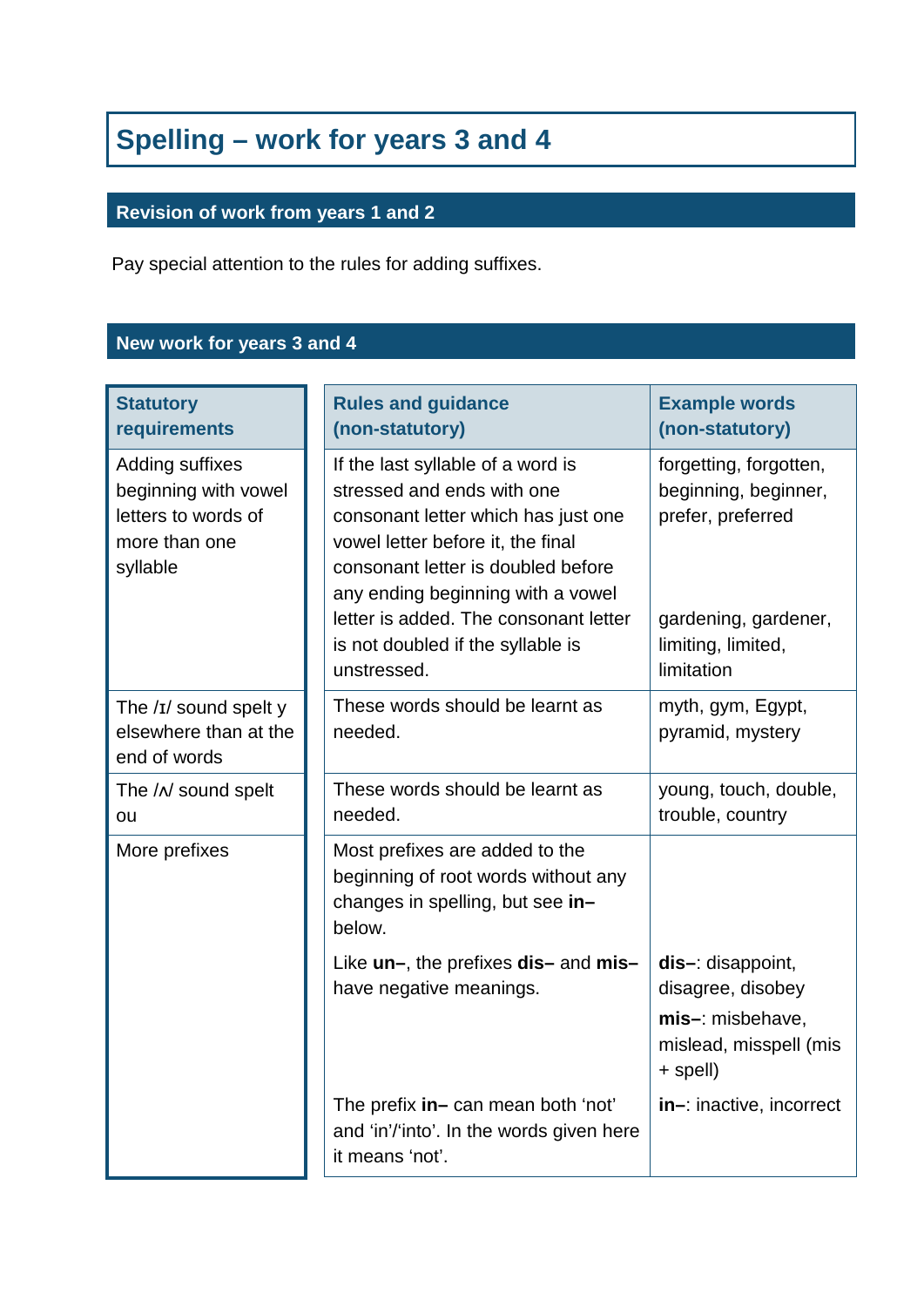| <b>Statutory</b><br>requirements | <b>Rules and guidance</b><br>(non-statutory)                                                                                                                                                                    | <b>Example words</b><br>(non-statutory)                                                                 |
|----------------------------------|-----------------------------------------------------------------------------------------------------------------------------------------------------------------------------------------------------------------|---------------------------------------------------------------------------------------------------------|
|                                  | Before a root word starting with I, in-<br>becomes il.                                                                                                                                                          | illegal, illegible                                                                                      |
|                                  | Before a root word starting with <b>m</b> or<br>p, in-becomes im-.                                                                                                                                              | immature, immortal,<br>impossible, impatient,<br>imperfect                                              |
|                                  | Before a root word starting with $r$ , in-<br>becomes ir-.                                                                                                                                                      | irregular, irrelevant,<br>irresponsible                                                                 |
|                                  | re-means 'again' or 'back'.                                                                                                                                                                                     | re-: redo, refresh,<br>return, reappear,<br>redecorate                                                  |
|                                  | sub-means 'under'.                                                                                                                                                                                              | sub-: subdivide,<br>subheading,<br>submarine, submerge                                                  |
|                                  | inter-means 'between' or 'among'.                                                                                                                                                                               | inter-: interact,<br>intercity, international,<br>interrelated (inter +<br>related)                     |
|                                  | super-means 'above'.                                                                                                                                                                                            | super-: supermarket,<br>superman, superstar                                                             |
|                                  | anti-means 'against'.                                                                                                                                                                                           | anti-: antiseptic, anti-<br>clockwise, antisocial                                                       |
|                                  | auto-means 'self' or 'own'.                                                                                                                                                                                     | auto-: autobiography,<br>autograph                                                                      |
| The suffix -ation                | The suffix <b>-ation</b> is added to verbs<br>to form nouns. The rules already<br>learnt still apply.                                                                                                           | information, adoration,<br>sensation,<br>preparation,<br>admiration                                     |
| The suffix $-ly$                 | The suffix - ly is added to an<br>adjective to form an adverb. The<br>rules already learnt still apply.<br>The suffix - ly starts with a consonant<br>letter, so it is added straight on to<br>most root words. | sadly, completely,<br>usually (usual $+$ ly),<br>finally (final $+$ ly),<br>comically (comical<br>+ ly) |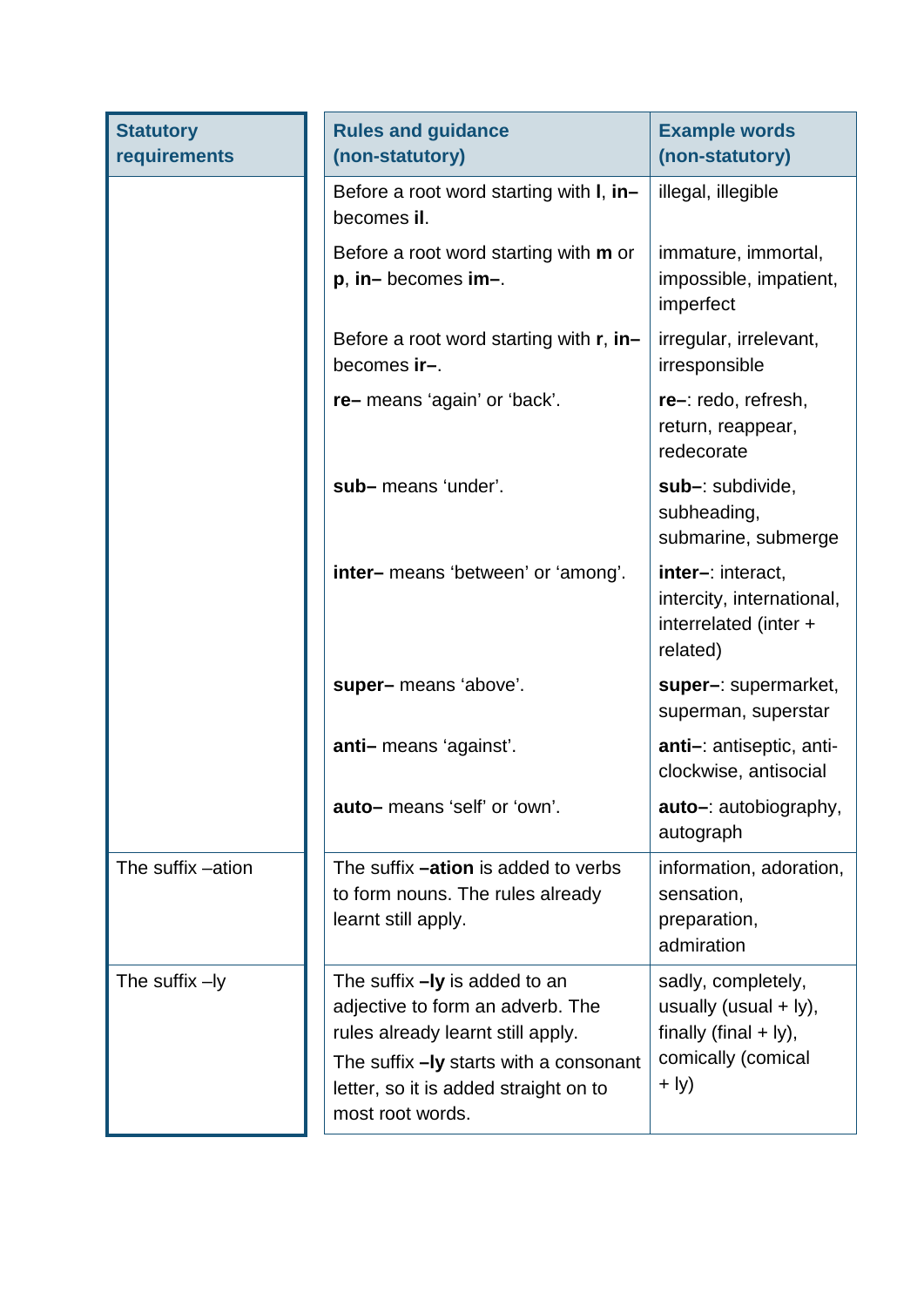| <b>Statutory</b><br>requirements            | <b>Rules and guidance</b><br>(non-statutory)                                                                                                                                                        | <b>Example words</b><br>(non-statutory)                                 |
|---------------------------------------------|-----------------------------------------------------------------------------------------------------------------------------------------------------------------------------------------------------|-------------------------------------------------------------------------|
|                                             | <b>Exceptions:</b><br>(1) If the root word ends in $-y$ with a<br>consonant letter before it, the y is<br>changed to i, but only if the root word<br>has more than one syllable.                    | happily, angrily                                                        |
|                                             | $(2)$ If the root word ends with $-Ie$ , the<br>$-Ie$ is changed to $-Iy$ .                                                                                                                         | gently, simply, humbly,<br>nobly                                        |
|                                             | (3) If the root word ends with $-ic$ ,<br>-ally is added rather than just -ly,<br>except in the word publicly.                                                                                      | basically, frantically,<br>dramatically                                 |
|                                             | (4) The words truly, duly, wholly.                                                                                                                                                                  |                                                                         |
| Words with endings<br>sounding like /3a/ or | The ending sounding like /3a/ is<br>always spelt -sure.                                                                                                                                             | measure, treasure,<br>pleasure, enclosure                               |
| /t∫ə/                                       | The ending sounding like $\sqrt{t}$ of is<br>often spelt -ture, but check that the<br>word is not a root word ending in<br>(t)ch with an er ending $-$ e.g.<br>teacher, catcher, richer, stretcher. | creature, furniture,<br>picture, nature,<br>adventure                   |
| Endings which sound<br>like /3an/           | If the ending sounds like /3an/, it is<br>spelt as -sion.                                                                                                                                           | division, invasion,<br>confusion, decision,<br>collision, television    |
| The suffix -ous                             | Sometimes the root word is obvious<br>and the usual rules apply for adding<br>suffixes beginning with vowel letters.<br>Sometimes there is no obvious root                                          | poisonous, dangerous,<br>mountainous, famous,<br>various<br>tremendous, |
|                                             | word.                                                                                                                                                                                               | enormous, jealous                                                       |
|                                             | $-$ our is changed to $-$ or before $-$ ous<br>is added.                                                                                                                                            | humorous, glamorous,<br>vigorous                                        |
|                                             | A final 'e' of the root word must be<br>kept if the $\frac{dy}{3}$ sound of 'g' is to be<br>kept.                                                                                                   | courageous,<br>outrageous                                               |
|                                             | If there is an /i:/ sound before the<br><b>-ous</b> ending, it is usually spelt as i,<br>but a few words have e.                                                                                    | serious, obvious,<br>curious<br>hideous, spontaneous,<br>courteous      |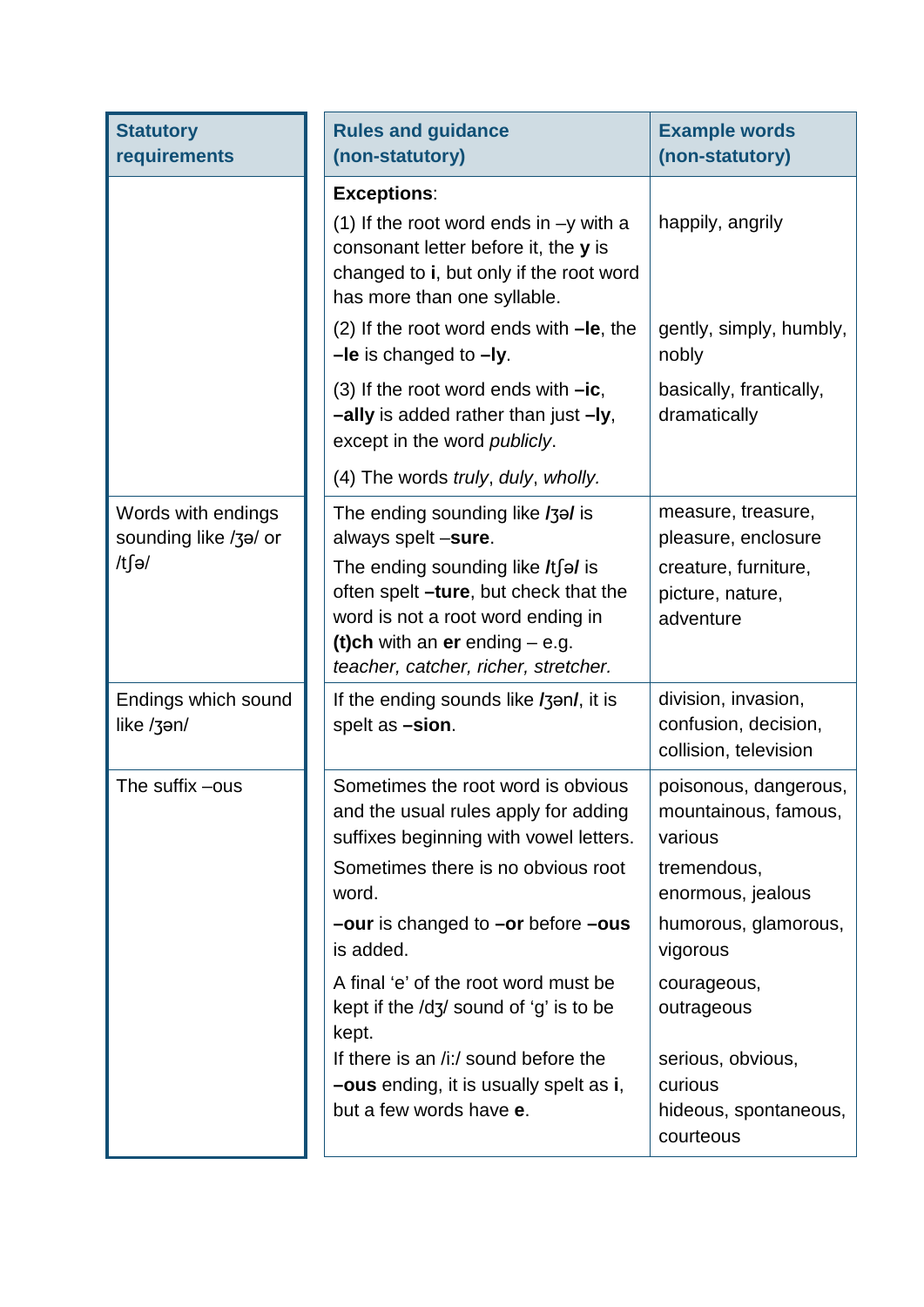| <b>Statutory</b><br>requirements                                                                           | <b>Rules and guidance</b><br>(non-statutory)                                                                                                                                                                         | <b>Example words</b><br>(non-statutory)                          |
|------------------------------------------------------------------------------------------------------------|----------------------------------------------------------------------------------------------------------------------------------------------------------------------------------------------------------------------|------------------------------------------------------------------|
| Endings which sound<br>like / $\int$ ən/, spelt –tion,<br>-sion, -ssion, -cian                             | Strictly speaking, the suffixes are -<br><b>ion</b> and <b>-ian</b> . Clues about whether<br>to put $t$ , $s$ , $ss$ or $c$ before these<br>suffixes often come from the last<br>letter or letters of the root word. |                                                                  |
|                                                                                                            | <b>-tion</b> is the most common spelling.<br>It is used if the root word ends in t or<br>te.                                                                                                                         | invention, injection,<br>action, hesitation,<br>completion       |
|                                                                                                            | <b>-ssion</b> is used if the root word ends<br>in $ss$ or $-mit$ .                                                                                                                                                   | expression, discussion,<br>confession,<br>permission, admission  |
|                                                                                                            | -sion is used if the root word ends in<br>d or se.<br><b>Exceptions:</b> attend – attention,<br>intend – intention.                                                                                                  | expansion, extension,<br>comprehension,<br>tension               |
|                                                                                                            | <b>-cian</b> is used if the root word ends in<br>c or cs.                                                                                                                                                            | musician, electrician,<br>magician, politician,<br>mathematician |
| Words with the /k/<br>sound spelt ch<br>(Greek in origin)                                                  |                                                                                                                                                                                                                      | scheme, chorus,<br>chemist, echo,<br>character                   |
| Words with the $\int$<br>sound spelt ch<br>(mostly French in<br>origin)                                    |                                                                                                                                                                                                                      | chef, chalet, machine,<br>brochure                               |
| Words ending with<br>the $/g/$ sound spelt $-$<br>gue and the /k/ sound<br>spelt-que (French in<br>origin) |                                                                                                                                                                                                                      | league, tongue,<br>antique, unique                               |
| Words with the /s/<br>sound spelt sc (Latin<br>in origin)                                                  | In the Latin words from which these<br>words come, the Romans probably<br>pronounced the c and the k as two<br>sounds rather than one $-$ /s/ /k/.                                                                   | science, scene,<br>discipline, fascinate,<br>crescent            |
| Words with the /eɪ/<br>sound spelt ei, eigh,                                                               |                                                                                                                                                                                                                      | vein, weigh, eight,<br>neighbour, they, obey                     |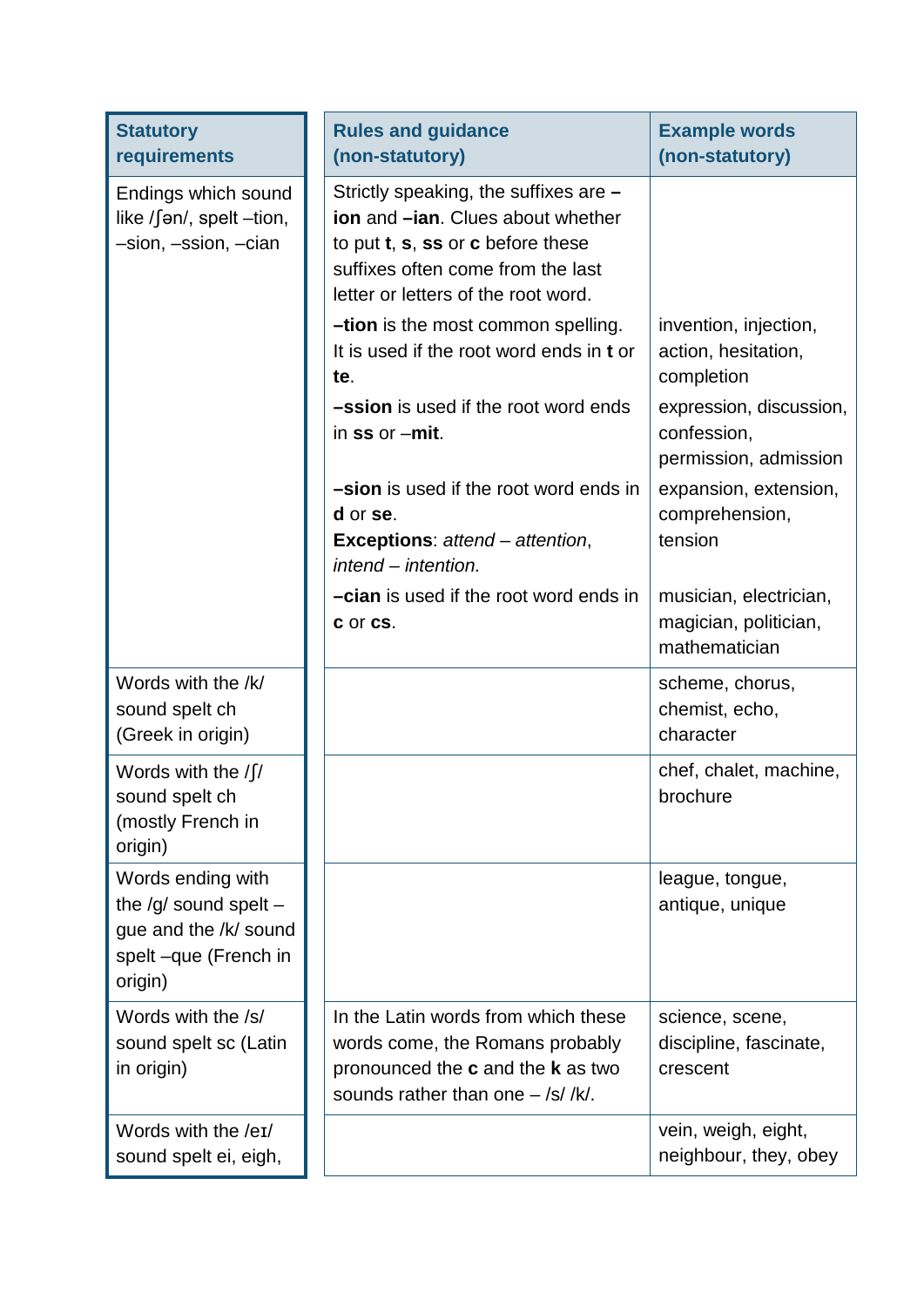| <b>Statutory</b>     | <b>Rules and guidance</b> | <b>Example words</b> |
|----------------------|---------------------------|----------------------|
| requirements         | (non-statutory)           | (non-statutory)      |
| $\blacksquare$ or ey |                           |                      |

| <b>Statutory</b><br>requirements              | <b>Rules and guidance</b><br>(non-statutory)                                                                                                                                                                                      | <b>Example words</b><br>(non-statutory)                                                                                                                                                                                                                                                                                                            |
|-----------------------------------------------|-----------------------------------------------------------------------------------------------------------------------------------------------------------------------------------------------------------------------------------|----------------------------------------------------------------------------------------------------------------------------------------------------------------------------------------------------------------------------------------------------------------------------------------------------------------------------------------------------|
| Possessive<br>apostrophe with<br>plural words | The apostrophe is placed after the<br>plural form of the word; $-s$ is not<br>added if the plural already ends in<br>-s, but is added if the plural does not<br>end in $-s$ (i.e. is an irregular plural $-$<br>e.g. children's). | girls', boys', babies',<br>children's, men's,<br>mice's<br>(Note: singular proper<br>nouns ending in an s<br>use the 's suffix e.g.<br>Cyprus's population)                                                                                                                                                                                        |
| Homophones and<br>near-homophones             |                                                                                                                                                                                                                                   | accept/except,<br>affect/effect, ball/bawl,<br>berry/bury,<br>brake/break, fair/fare,<br>grate/great,<br>groan/grown,<br>here/hear,<br>heel/heal/he'll,<br>knot/not, mail/male,<br>main/mane,<br>meat/meet,<br>medal/meddle,<br>missed/mist,<br>peace/piece,<br>plain/plane,<br>rain/rein/reign,<br>scene/seen,<br>weather/whether,<br>whose/who's |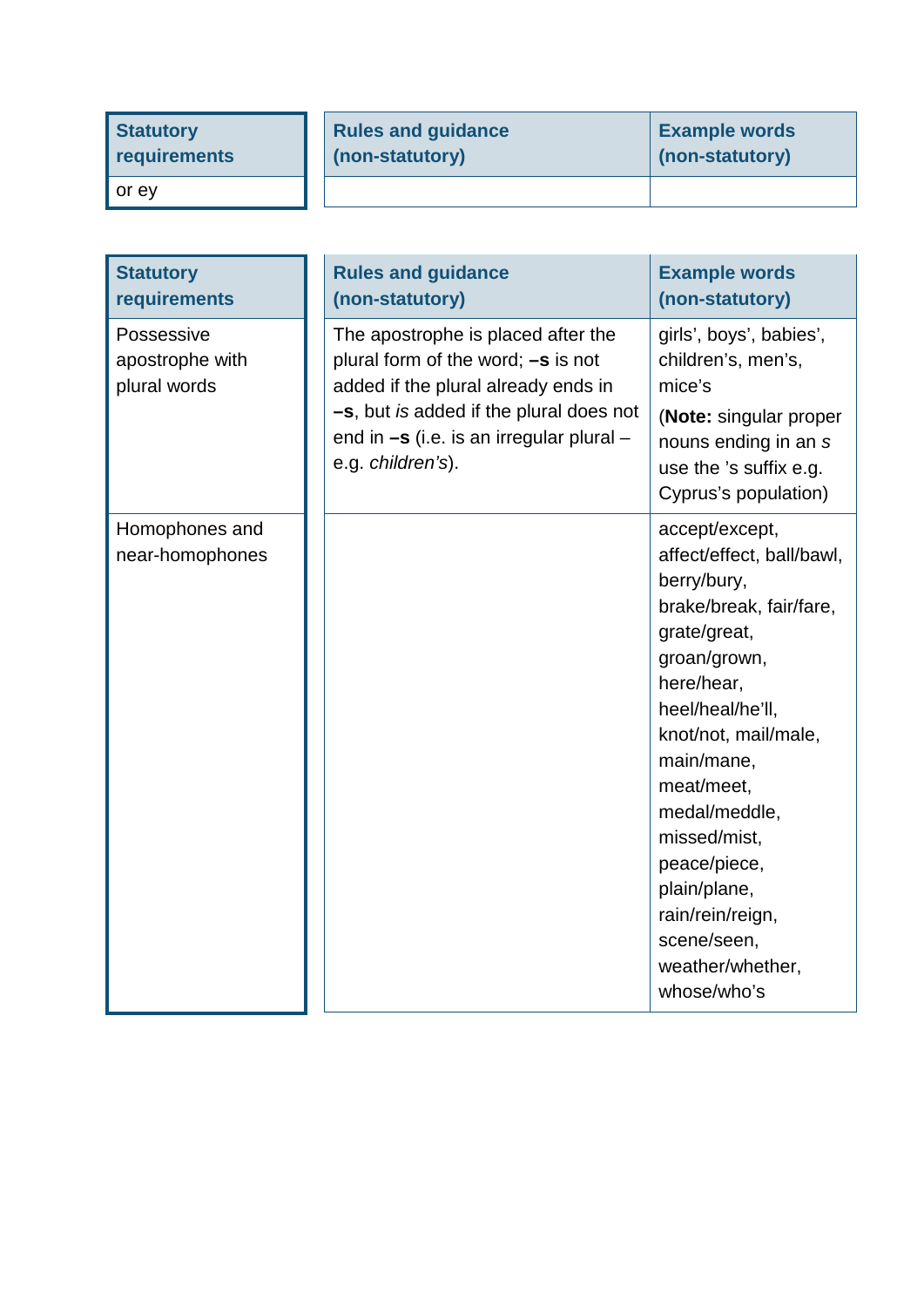# **Spelling – years 5 and 6**

## **Revise work done in previous years**

## **New work for years 5 and 6**

| <b>Statutory</b><br>requirements                                  | <b>Rules and guidance (non-statutory)</b>                                                                                                                                                                                                                                                                            | <b>Example words</b><br>(non-statutory)                                                                                                                                                 |
|-------------------------------------------------------------------|----------------------------------------------------------------------------------------------------------------------------------------------------------------------------------------------------------------------------------------------------------------------------------------------------------------------|-----------------------------------------------------------------------------------------------------------------------------------------------------------------------------------------|
| Endings which<br>sound like /∫əs/<br>spelt $-cious or -$<br>tious | Not many common words end like this.<br>If the root word ends in $-ce$ , the / $\int$ / sound is<br>usually spelt as $c - e.g.$ vice - vicious, grace -<br>gracious, space - spacious, malice - malicious.<br>Exception: anxious.                                                                                    | vicious, precious, conscious,<br>delicious, malicious, suspicious<br>ambitious, cautious, fictitious,<br>infectious, nutritious                                                         |
| Endings which<br>sound like /∫əl/                                 | -cial is common after a vowel letter and -tial<br>after a consonant letter, but there are some<br>exceptions.<br>Exceptions: initial, financial, commercial,<br>provincial (the spelling of the last three is<br>clearly related to finance, commerce and<br>province).                                              | official, special, artificial, partial,<br>confidential, essential                                                                                                                      |
| Words ending in -<br>ant,<br>-ance/-ancy,<br>-ent,<br>-ence/-ency | Use -ant and -ance/-ancy if there is a related<br>word with a $\sqrt{\alpha}$ or $\sqrt{\alpha}$ sound in the right<br>position; -ation endings are often a clue.                                                                                                                                                    | observant, observance,<br>(observation), expectant<br>(expectation), hesitant,<br>hesitancy (hesitation), tolerant,<br>tolerance (toleration), substance<br>(substantial)               |
|                                                                   | Use -ent and -ence/-ency after soft c (/s/<br>sound), soft $g$ (/d3/ sound) and $qu$ , or if there<br>is a related word with a clear $\frac{\epsilon}{\epsilon}$ sound in the<br>right position.<br>There are many words, however, where the<br>above guidance does not help. These words<br>just have to be learnt. | innocent, innocence, decent,<br>decency, frequent, frequency,<br>confident, confidence<br>(confidential)<br>assistant, assistance, obedient,<br>obedience, independent,<br>independence |
| <b>Statutory</b><br>requirements                                  | <b>Rules and guidance (non-statutory)</b>                                                                                                                                                                                                                                                                            | <b>Example words</b><br>(non-statutory)                                                                                                                                                 |
| Words ending in $-$<br>able and                                   | The -able/-ably endings are far more<br>common than the -ible/-ibly endings.                                                                                                                                                                                                                                         | adorable/adorably (adoration),<br>applicable/applicably                                                                                                                                 |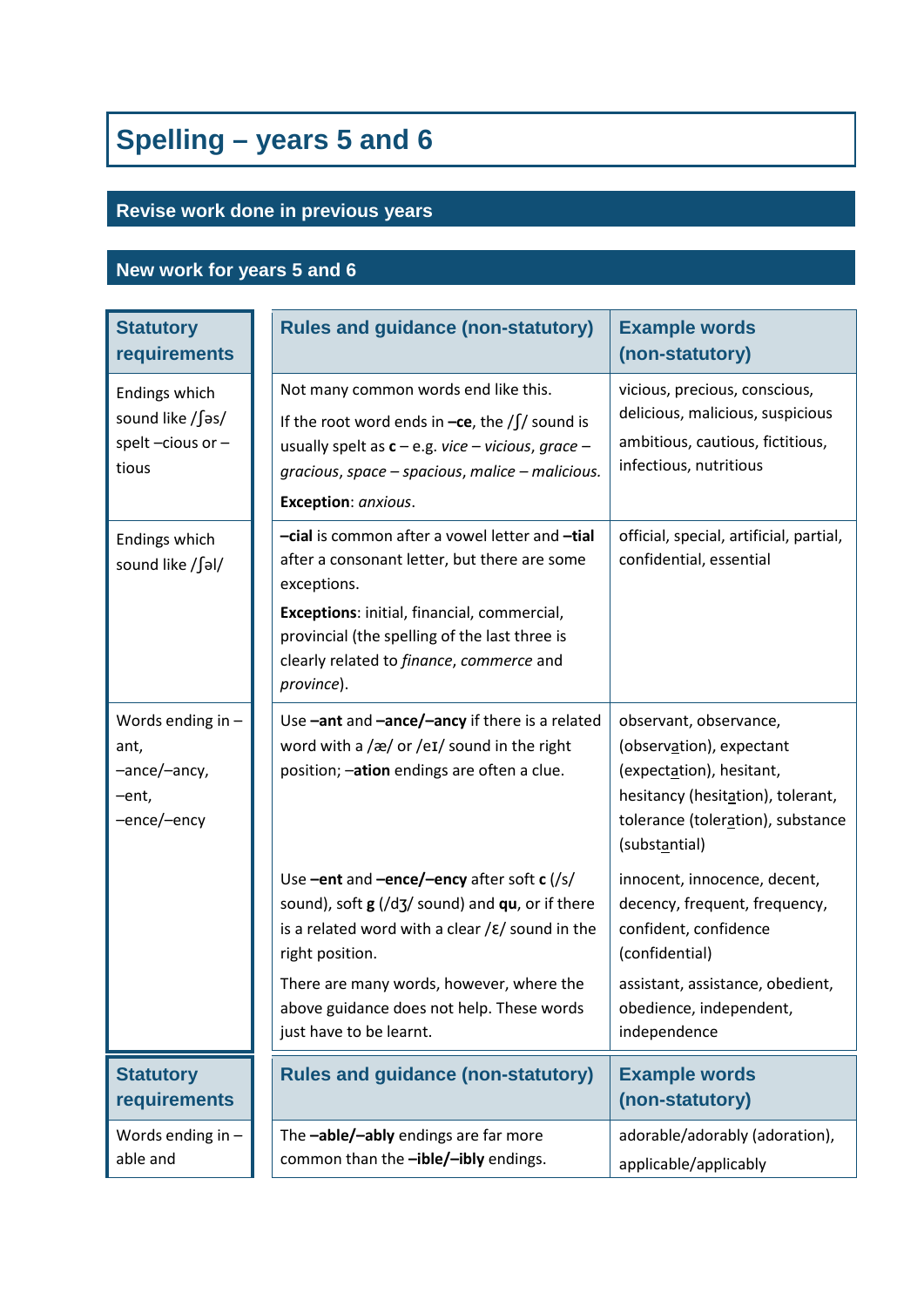| <b>Statutory</b><br>requirements                                                    | <b>Rules and guidance (non-statutory)</b>                                                                                                                                                                                                                                                                                                                                                                                                                                                                                                                                                             | <b>Example words</b><br>(non-statutory)                                                                                                  |
|-------------------------------------------------------------------------------------|-------------------------------------------------------------------------------------------------------------------------------------------------------------------------------------------------------------------------------------------------------------------------------------------------------------------------------------------------------------------------------------------------------------------------------------------------------------------------------------------------------------------------------------------------------------------------------------------------------|------------------------------------------------------------------------------------------------------------------------------------------|
| $-ible$<br>Words ending in $-$<br>ably and<br>$-ibly$                               | As with -ant and -ance/-ancy, the -able<br>ending is used if there is a related word<br>ending in -ation.                                                                                                                                                                                                                                                                                                                                                                                                                                                                                             | (application),<br>considerable/considerably<br>(consideration),<br>tolerable/tolerably (toleration)<br>changeable, noticeable, forcible, |
|                                                                                     | If the -able ending is added to a word ending<br>in $-ce$ or $-ge$ , the e after the c or g must be<br>kept as those letters would otherwise have<br>their 'hard' sounds (as in cap and gap) before<br>the a of the -able ending.<br>The -able ending is usually but not always<br>used if a complete root word can be heard<br>before it, even if there is no related word<br>ending in -ation. The first five examples<br>opposite are obvious; in reliable, the<br>complete word rely is heard, but the y<br>changes to i in accordance with the rule.<br>The -ible ending is common if a complete | legible<br>dependable, comfortable,<br>understandable, reasonable,<br>enjoyable, reliable<br>possible/possibly,<br>horrible/horribly,    |
|                                                                                     | root word can't be heard before it but it also<br>sometimes occurs when a complete word can<br>be heard (e.g. sensible).                                                                                                                                                                                                                                                                                                                                                                                                                                                                              | terrible/terribly, visible/visibly,<br>incredible/incredibly,<br>sensible/sensibly                                                       |
| Adding suffixes<br>beginning with<br>vowel letters to<br>words ending in $-$<br>fer | The r is doubled if the -fer is still stressed<br>when the ending is added.<br>The r is not doubled if the -fer is no longer                                                                                                                                                                                                                                                                                                                                                                                                                                                                          | referring, referred, referral,<br>preferring, preferred,<br>transferring, transferred<br>reference, referee, preference,                 |
| Use of the hyphen                                                                   | stressed.<br>Hyphens can be used to join a prefix to a root<br>word, especially if the prefix ends in a vowel<br>letter and the root word also begins with one.                                                                                                                                                                                                                                                                                                                                                                                                                                       | transference<br>co-ordinate, re-enter,<br>co-operate, co-own                                                                             |

| <b>Statutory</b><br><b>requirements</b>          | <b>Rules and guidance (non-statutory)</b>                                                                                                                                                                        | <b>Example words</b><br>(non-statutory)          |
|--------------------------------------------------|------------------------------------------------------------------------------------------------------------------------------------------------------------------------------------------------------------------|--------------------------------------------------|
| Words with the<br>/i:/ sound spelt ei<br>after c | The 'i before e except after c' rule applies to<br>words where the sound spelt by $ei$ is /i:/.<br>Exceptions: protein, caffeine, seize (and either<br>and neither if pronounced with an initial /i:/<br>sound). | deceive, conceive, receive,<br>perceive, ceiling |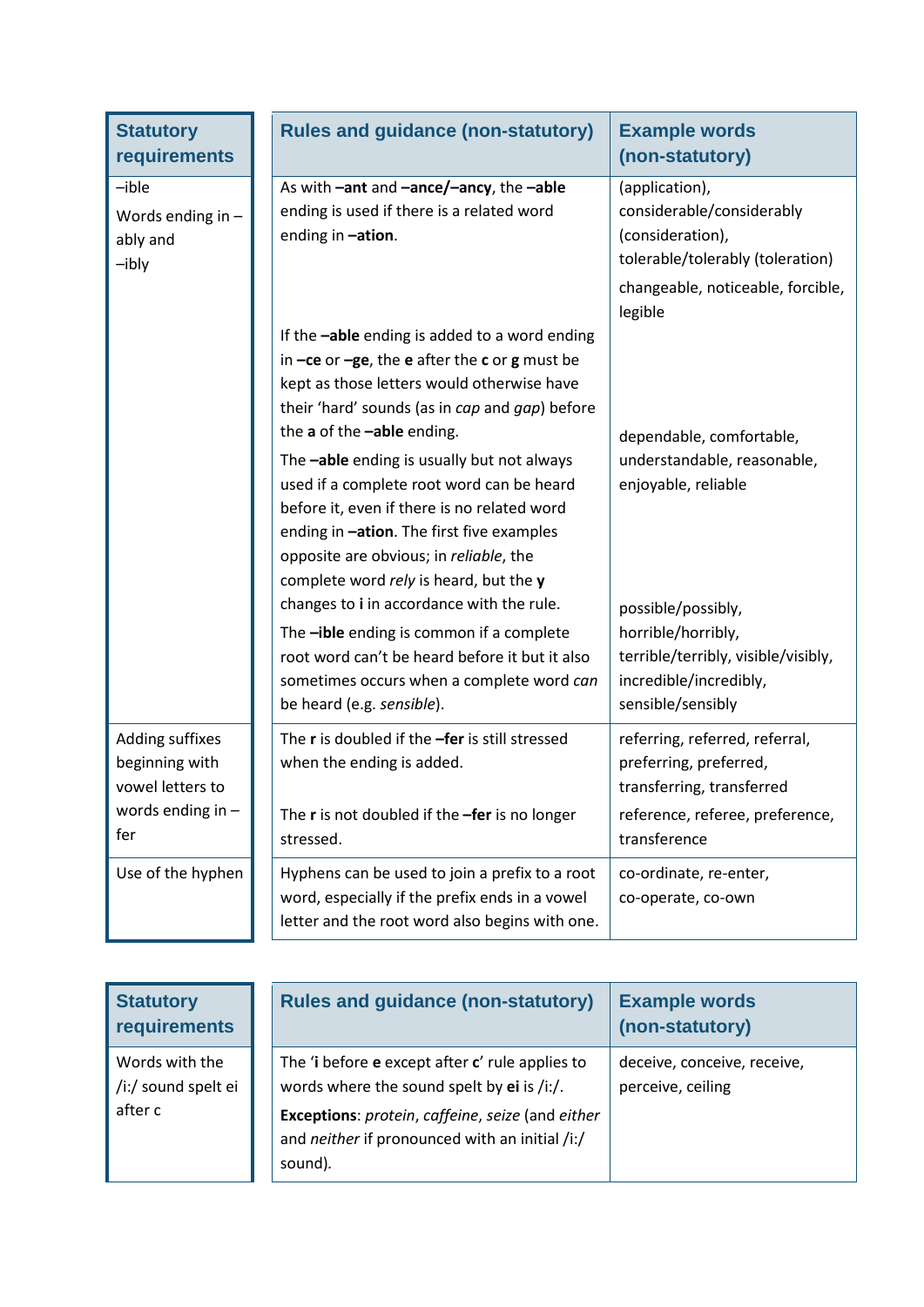| <b>Statutory</b><br><b>requirements</b>                                                                                            | <b>Rules and guidance (non-statutory)</b>                                                                                                                                                                                                               | <b>Example words</b><br>(non-statutory)                                                                                                                         |
|------------------------------------------------------------------------------------------------------------------------------------|---------------------------------------------------------------------------------------------------------------------------------------------------------------------------------------------------------------------------------------------------------|-----------------------------------------------------------------------------------------------------------------------------------------------------------------|
| Words containing<br>the letter-string<br>ough                                                                                      | ough is one of the trickiest spellings in English<br>- it can be used to spell a number of different<br>sounds.                                                                                                                                         | ought, bought, thought, nought,<br>brought, fought<br>rough, tough, enough<br>cough<br>though, although, dough<br>through<br>thorough, borough<br>plough, bough |
| Words with<br>'silent' letters (i.e.<br>letters whose<br>presence cannot<br>be predicted from<br>the pronunciation<br>of the word) | Some letters which are no longer sounded<br>used to be sounded hundreds of years ago:<br>e.g. in knight, there was a /k/ sound before<br>the $/n/$ , and the $gh$ used to represent the<br>sound that 'ch' now represents in the Scottish<br>word loch. | doubt, island, lamb, solemn,<br>thistle, knight                                                                                                                 |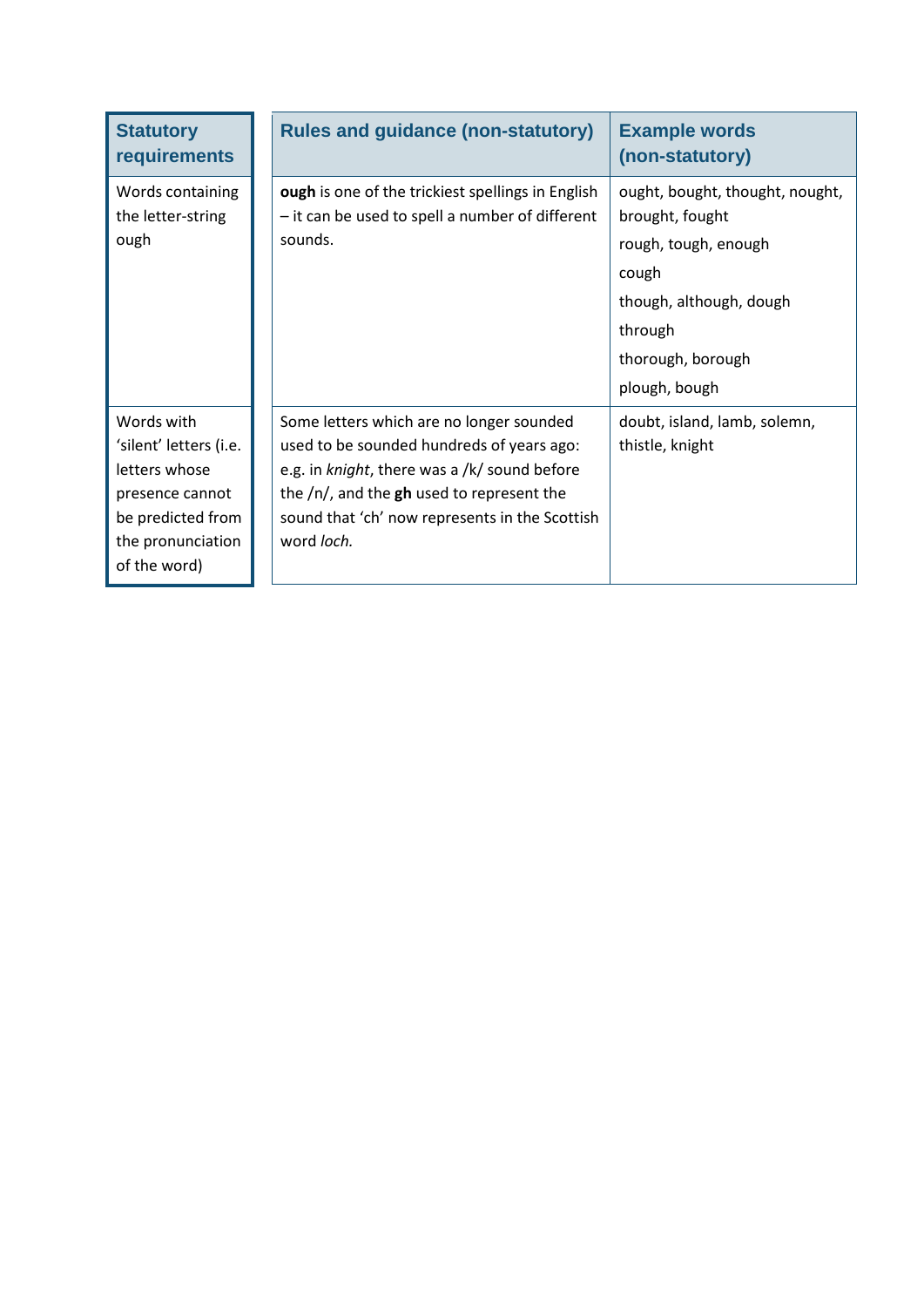| <b>Statutory</b><br>requirements                            | <b>Rules and guidance (non-statutory)</b>                                                                                                                                                                                                                                                                                                                                                                                                                                                                                                                                                                                                                            | <b>Example words</b><br>(non-statutory)                                                                                                                                                                                                                                                                                                                          |
|-------------------------------------------------------------|----------------------------------------------------------------------------------------------------------------------------------------------------------------------------------------------------------------------------------------------------------------------------------------------------------------------------------------------------------------------------------------------------------------------------------------------------------------------------------------------------------------------------------------------------------------------------------------------------------------------------------------------------------------------|------------------------------------------------------------------------------------------------------------------------------------------------------------------------------------------------------------------------------------------------------------------------------------------------------------------------------------------------------------------|
| Homophones and<br>other words that<br>are often<br>confused | In the pairs of words opposite, nouns end $-ce$<br>and verbs end -se. Advice and advise provide<br>a useful clue as the word advise (verb) is<br>pronounced with a /z/ sound - which could<br>not be spelt c.<br>More examples:                                                                                                                                                                                                                                                                                                                                                                                                                                      | advice/advise<br>device/devise<br>licence/license<br>practice/practise<br>prophecy/prophesy                                                                                                                                                                                                                                                                      |
|                                                             | aisle: a gangway between seats (in a church,<br>train, plane).<br>isle: an island.<br>aloud: out loud.<br>allowed: permitted.<br>affect: usually a verb (e.g. The weather may<br>affect our plans).<br>effect: usually a noun (e.g. It may have an<br>effect on our plans). If a verb, it means 'bring<br>about' (e.g. He will effect changes in the<br>running of the business).                                                                                                                                                                                                                                                                                    | farther: further<br>father: a male parent<br>guessed: past tense of the verb<br>guess<br>guest: visitor<br>heard: past tense of the verb hear<br>herd: a group of animals<br>led: past tense of the verb lead<br>lead: present tense of that verb, or<br>else the metal which is very heavy<br>(as heavy as lead)                                                |
|                                                             | altar: a table-like piece of furniture in a<br>church.<br>alter: to change.<br>ascent: the act of ascending (going up).<br>assent: to agree/agreement (verb and noun).<br>bridal: to do with a bride at a wedding.<br>bridle: reins etc. for controlling a horse.<br>cereal: made from grain (e.g. breakfast<br>cereal).<br>serial: adjective from the noun series $-$ a<br>succession of things one after the other.<br>compliment: to make nice remarks about<br>someone (verb) or the remark that is made<br>(noun).<br>complement: related to the word complete -<br>to make something complete or more<br>complete (e.g. her scarf complemented her<br>outfit). | morning: before noon<br>mourning: grieving for someone<br>who has died<br>past: noun or adjective referring to<br>a previous time (e.g. In the past) or<br>preposition or adverb showing<br>place (e.g. he walked past me)<br>passed: past tense of the verb<br>'pass' (e.g. I passed him in the<br>road)<br>precede: go in front of or before<br>proceed: go on |